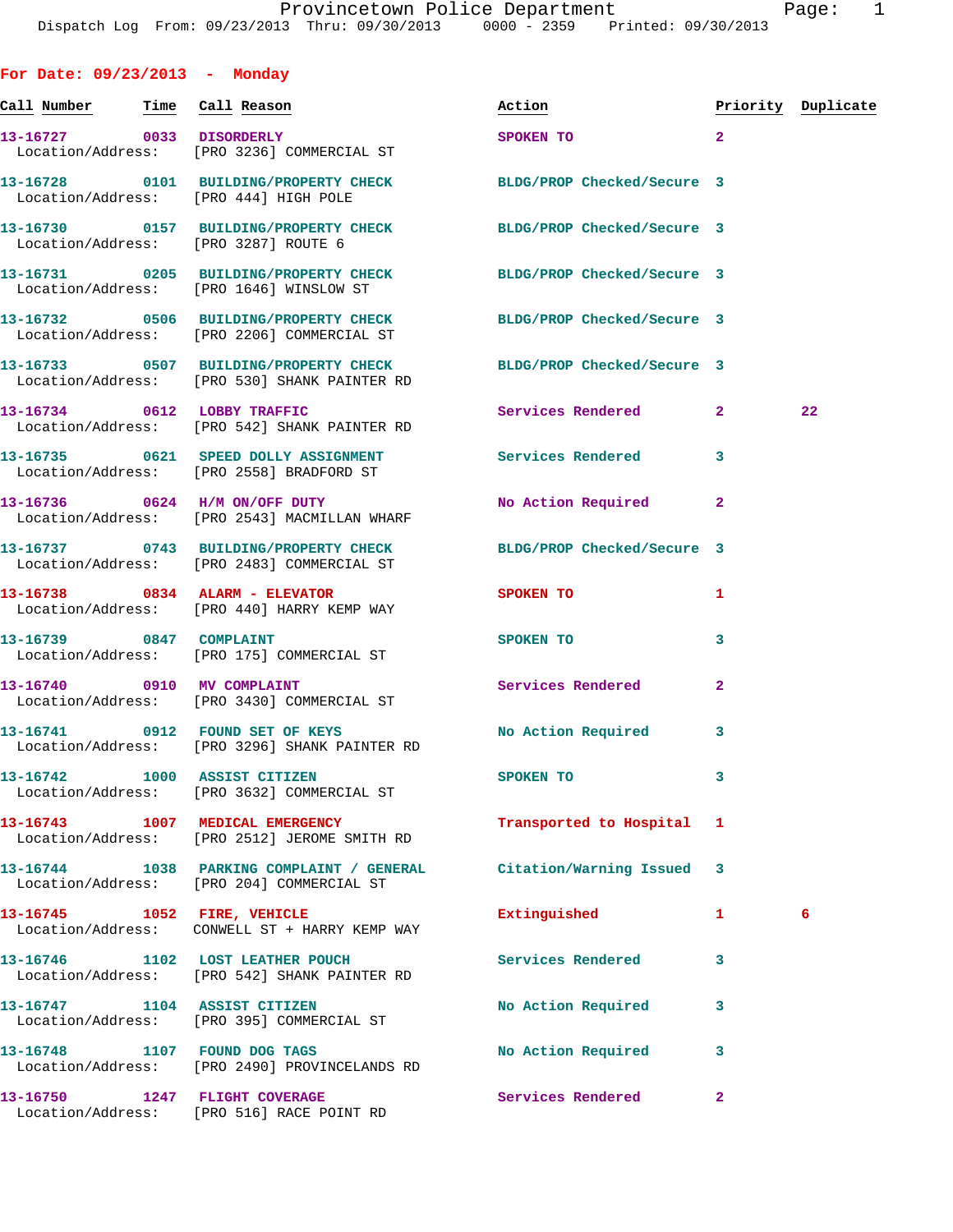|                                        | Provincetown Police Department The Page: 2<br>Dispatch Log From: 09/23/2013 Thru: 09/30/2013 0000 - 2359 Printed: 09/30/2013 |                            |                |
|----------------------------------------|------------------------------------------------------------------------------------------------------------------------------|----------------------------|----------------|
|                                        | 13-16751 1300 ANIMAL CALL<br>Location/Address: [PRO 897] COURT ST                                                            | SPOKEN TO                  | $\mathbf{2}$   |
|                                        | 13-16752 1356 SERVE HARASSMENT ORDER Could Not Locate<br>Location/Address: [PRO 196] COMMERCIAL ST                           |                            | $\mathbf{2}$   |
|                                        | 13-16753 1447 911 MISDIAL.<br>Location/Address: [PRO 440] HARRY KEMP WAY                                                     | Services Rendered          | 1              |
|                                        | 13-16754 1452 SERVICE CALL<br>Location/Address: [PRO 542] SHANK PAINTER RD                                                   | Services Rendered          | 3              |
|                                        | 13-16763 1500 SERVICE CALL<br>Location/Address: [PRO 145] COMMERCIAL ST                                                      | Services Rendered          | $\mathbf{3}$   |
|                                        | 13-16755 1513 MV OBSERVANCE / ASSIGNMENT Services Rendered<br>Location/Address: HOWLAND ST + HARRY KEMP WAY                  |                            | 3              |
|                                        | 13-16756 1524 MV STOP<br>Location/Address: HOWLAND ST + HARRY KEMP WAY                                                       | Services Rendered 3        |                |
| Location/Address: SHANKPAINTER RD      | 13-16757 1527 MEDICAL EMERGENCY                                                                                              | Unfounded                  | 1              |
| Location/Address: CENTER ST            | 13-16758 1537 PARK, WALK & TALK 1988 Services Rendered                                                                       |                            | $\overline{2}$ |
| Location/Address: CENTER ST            | 13-16759 1540 PARK, WALK & TALK 1999 Services Rendered                                                                       |                            | $\mathbf{2}$   |
|                                        | 13-16760 1604 TEST MEDICAL CALL 1 Services Rendered 1<br>Location/Address: [PRO 542] SHANK PAINTER RD                        |                            |                |
|                                        | 13-16761 1619 SERVICE CALL<br>Location/Address: [PRO 542] SHANK PAINTER RD                                                   | Services Rendered          | 3              |
|                                        | 13-16762 1620 PARKING COMPLAINT / GENERAL SPOKEN TO<br>Location/Address: [PRO 2483] COMMERCIAL ST                            |                            | 3              |
|                                        | 13-16764 1700 BUILDING/PROPERTY CHECK Services Rendered 3<br>Location/Address: [PRO 2483] COMMERCIAL ST                      |                            |                |
|                                        | 13-16765 1702 BUILDING/PROPERTY CHECK<br>Location/Address: [PRO 3317] CEMETERY RD                                            | BLDG/PROP Checked/Secure 3 |                |
|                                        | 13-16766 1722 FOLLOW UP LOST PHONE Services Rendered<br>Location/Address: [PRO 3236] COMMERCIAL ST                           |                            | 3              |
|                                        | 13-16767 1845 ALARM - FIRE<br>Location/Address: [PRO 816] COMMERCIAL ST                                                      | Services Rendered          | 1              |
| Location/Address: [PRO 3280] RACE RD   | 13-16768 1946 ASSIST AGENCY / MUTUAL AID Services Rendered                                                                   |                            | 3              |
|                                        | 13-16769 2027 BUILDING/PROPERTY CHECK BLDG/PROP Checked/Secure 3<br>Location/Address: [PRO 444] HIGH POLE HILL               |                            |                |
| Location/Address: [PRO 16] BRADFORD ST | 13-16770 2032 BUILDING/PROPERTY CHECK BLDG/PROP Checked/Secure 3                                                             |                            |                |
|                                        | 13-16771 2036 MV OBSERVANCE / ASSIGNMENT No Action Required 3<br>Location/Address: [PRO 379] COMMERCIAL ST                   |                            |                |
|                                        | 13-16772 2054 NOISE COMPLAINT<br>Location/Address: [PRO 145] COMMERCIAL ST                                                   | SPOKEN TO                  | 3              |
| 13-16773 2145 NOISE COMPLAINT          | Location/Address: [PRO 145] COMMERCIAL ST                                                                                    | SPOKEN TO                  | 3              |
|                                        | 13-16774 2146 BUILDING/PROPERTY CHECK BLDG/PROP Checked/Secure 3                                                             |                            |                |

Location/Address: [PRO 99] COMMERCIAL ST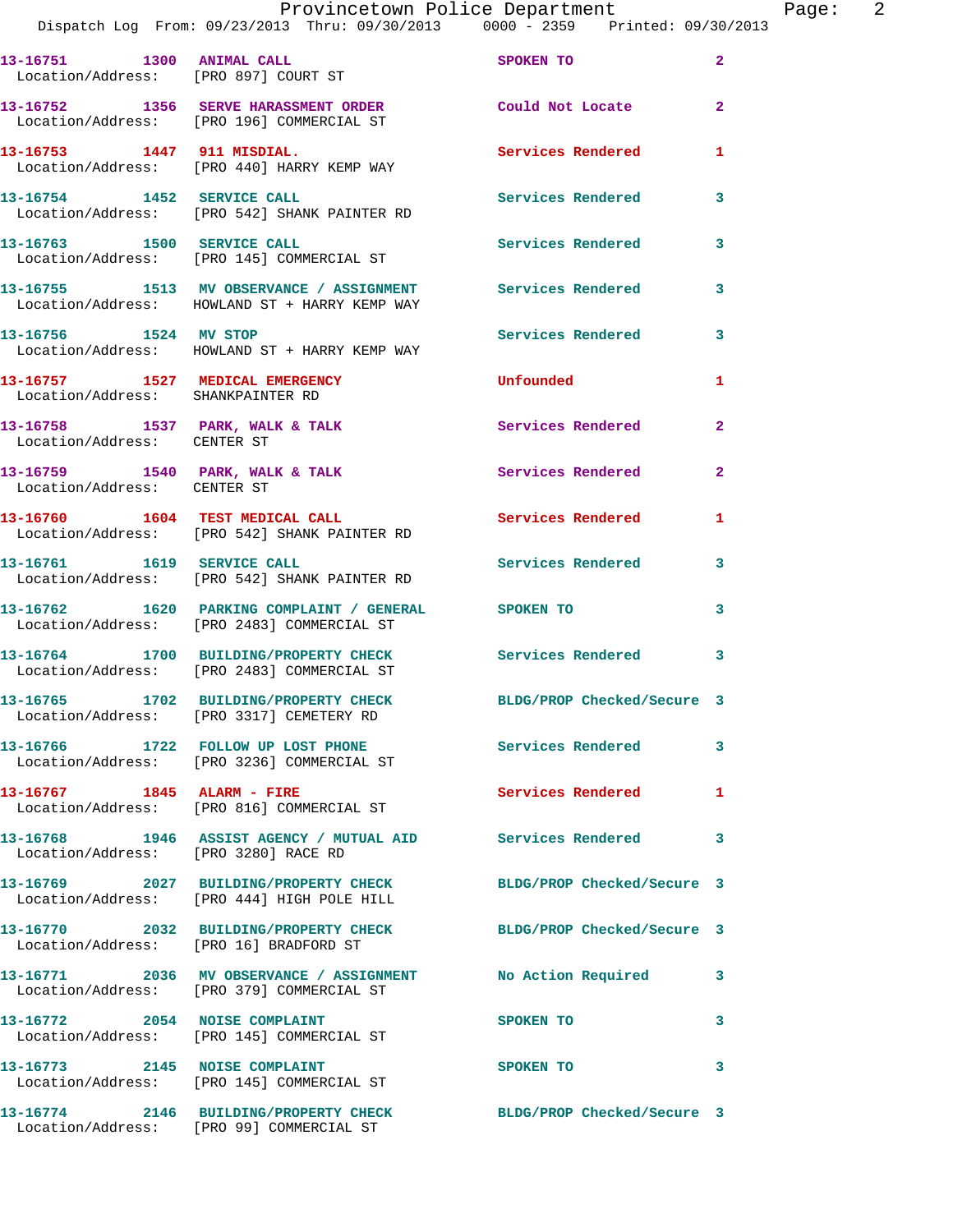|                                        |                                                                                                                  | Provincetown Police Department<br>Dispatch Log From: 09/23/2013 Thru: 09/30/2013 0000 - 2359 Printed: 09/30/2013 | Page: | $\overline{\mathbf{3}}$ |
|----------------------------------------|------------------------------------------------------------------------------------------------------------------|------------------------------------------------------------------------------------------------------------------|-------|-------------------------|
|                                        |                                                                                                                  |                                                                                                                  |       |                         |
|                                        | 13-16775 2301 NOISE COMPLAINT<br>Location/Address: [PRO 3443] COMMERCIAL ST                                      | Services Rendered 3                                                                                              |       |                         |
|                                        | 13-16776 2310 BUILDING/PROPERTY CHECK BLDG/PROP Checked/Secure 3<br>Location/Address: [PRO 3259] MACMILLAN       |                                                                                                                  |       |                         |
|                                        | 13-16777 2345 911 GENERAL<br>Location/Address: [PRO 72] PROVINCELANDS RD                                         | BLDG/PROP Checked/Secure 1                                                                                       |       |                         |
|                                        | 13-16778 2356 BUILDING/PROPERTY CHECK BLDG/PROP Checked/Secure 3<br>Location/Address: [PRO 2206] COMMERCIAL ST   |                                                                                                                  |       |                         |
| For Date: $09/24/2013$ - Tuesday       |                                                                                                                  |                                                                                                                  |       |                         |
|                                        | 13-16779 0026 MV OBSERVANCE / ASSIGNMENT Services Rendered 3<br>Location/Address: RYDER ST + BRADFORD ST         |                                                                                                                  |       |                         |
| Location/Address: [PRO 16] BRADFORD ST | 13-16780 0120 BUILDING/PROPERTY CHECK                                                                            | BLDG/PROP Checked/Secure 3                                                                                       |       |                         |
|                                        | 13-16781 0140 LOBBY TRAFFIC<br>Location/Address: [PRO 542] SHANK PAINTER RD                                      | Services Rendered 2                                                                                              | 1     |                         |
|                                        | 13-16782 0153 BUILDING/PROPERTY CHECK BLDG/PROP Checked/Secure 3<br>Location/Address: [PRO 3287] ROUTE 6         |                                                                                                                  |       |                         |
|                                        | 13-16783 0214 ASSIST CITIZEN<br>Location/Address: [PRO 2227] BRADFORD ST                                         | Services Rendered 3                                                                                              |       |                         |
|                                        | 13-16784 0242 BUILDING/PROPERTY CHECK BLDG/PROP Checked/Secure 3<br>Location/Address: [PRO 2898] JEROME SMITH RD |                                                                                                                  |       |                         |
|                                        | 13-16785 0502 BUILDING/PROPERTY CHECK<br>Location/Address: [PRO 1638] COMMERCIAL ST                              | BLDG/PROP Checked/Secure 3                                                                                       |       |                         |
|                                        | 13-16786 0504 BUILDING/PROPERTY CHECK BLDG/PROP Checked/Secure 3<br>Location/Address: [PRO 545] SHANK PAINTER RD |                                                                                                                  |       |                         |
| 13-16787 0558 FLIGHT COVERAGE          | Location/Address: [PRO 516] RACE POINT RD                                                                        | Services Rendered 2                                                                                              |       |                         |
|                                        | 13-16788 0559 SUSPICIOUS ACTIVITY<br>Location/Address: [PRO 488] MAYFLOWER AVE                                   | $\mathbf{2}$<br>SPOKEN TO                                                                                        |       |                         |
|                                        | 13-16789 0722 BUILDING/PROPERTY CHECK BLDG/PROP Checked/Secure 3<br>Location/Address: [PRO 3737] BRADFORD ST     |                                                                                                                  |       |                         |
|                                        | 13-16790 0742 BUILDING/PROPERTY CHECK<br>Location/Address: [PRO 2483] COMMERCIAL ST                              | Services Rendered 3                                                                                              |       |                         |
|                                        | 13-16791 0806 MV OBSERVANCE / ASSIGNMENT Services Rendered 3<br>Location/Address: [PRO 106] COMMERCIAL ST        |                                                                                                                  |       |                         |
|                                        | 13-16792 0824 GENERAL PAIN/TRANSPORT<br>Location/Address: [PRO 2904] WEST VINE ST                                | Transported to Hospital 1                                                                                        |       |                         |
| 13-16793 0839 MV TOW & HOLD            | Location/Address: [PRO 526] RYDER ST EXT                                                                         | Vehicle Towed <b>Seat 1996</b><br>$\mathbf{2}$                                                                   |       |                         |
|                                        | 13-16794 0853 VERBAL/DEFECTIVE<br>Location/Address: [PRO 3296] SHANK PAINTER RD                                  | 3<br><b>VERBAL WARNING</b>                                                                                       |       |                         |
| Location/Address: [PRO 571] ALDEN ST   | 13-16795 0900 BUILDING/PROPERTY CHECK BLDG/PROP Checked/Secure 3                                                 |                                                                                                                  |       |                         |
|                                        | 13-16796 0950 TOW/STREET SWEEP<br>Location/Address: [PRO 1466] COMMERCIAL ST                                     | Vehicle Towed 2                                                                                                  |       |                         |

13-16797 **0955** PARK, WALK & TALK **Services Rendered** 2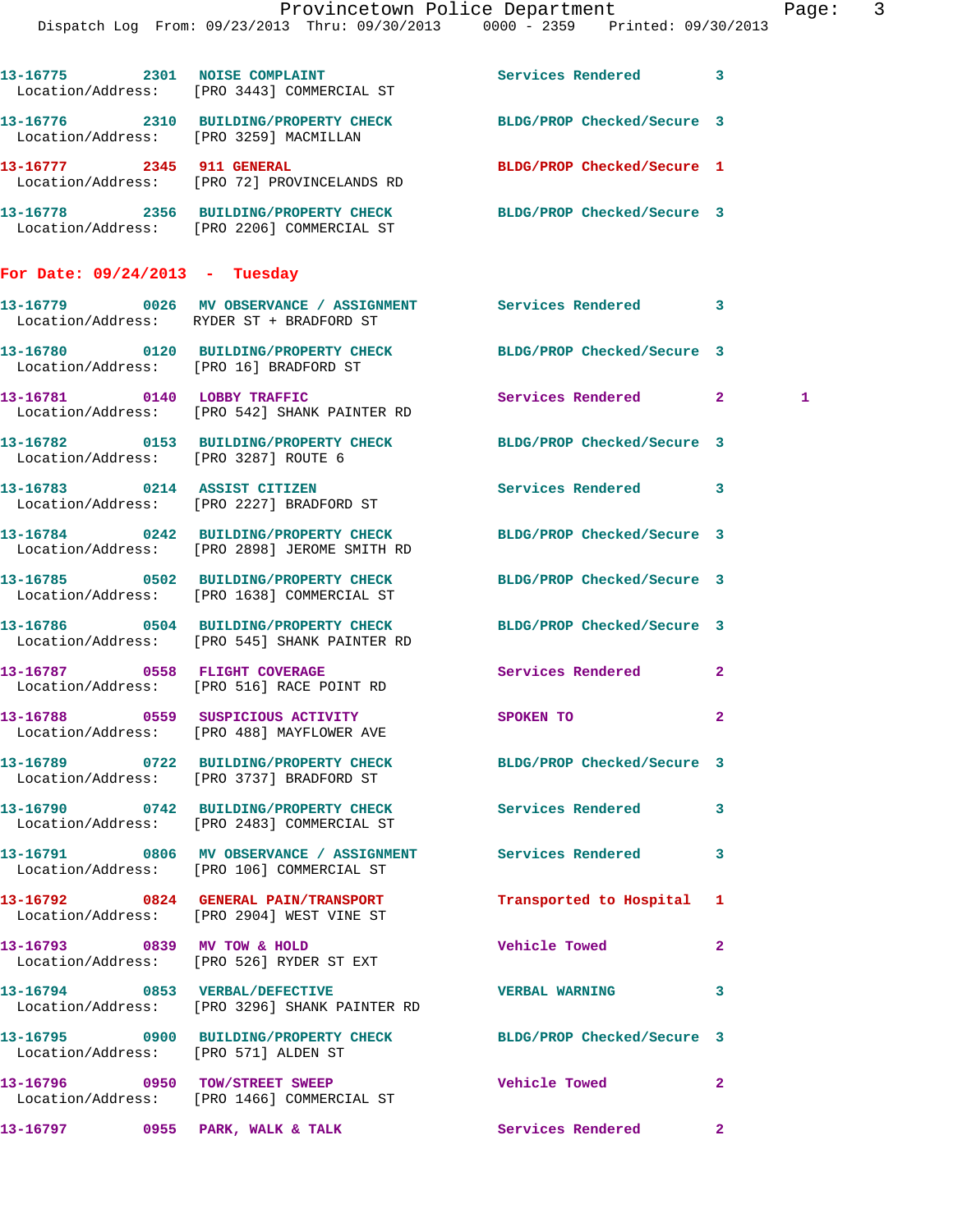|                                   | Provincetown Police Department<br>Dispatch Log From: 09/23/2013 Thru: 09/30/2013 0000 - 2359 Printed: 09/30/2013 |                           | Page: 4        |  |
|-----------------------------------|------------------------------------------------------------------------------------------------------------------|---------------------------|----------------|--|
|                                   | Location/Address: [PRO 223] COMMERCIAL ST                                                                        |                           |                |  |
|                                   | 13-16799 1030 BUILDING/PROPERTY CHECK Services Rendered 3<br>Location/Address: [PRO 391] COMMERCIAL ST           |                           |                |  |
|                                   | 13-16800 1042 PARK, WALK & TALK Services Rendered 2<br>Location/Address: [PRO 223] COMMERCIAL ST                 |                           |                |  |
|                                   | 13-16801 1133 RESIDENTIAL BURGLAR ALARM False Alarm<br>Location/Address: [PRO 838] COMMERCIAL ST                 |                           | 1              |  |
|                                   | 13-16802 1214 SERVICE CALL<br>Location/Address: [PRO 569] WINSLOW ST                                             | Services Rendered 3       |                |  |
|                                   | 13-16803 1234 LOST DOG/LOCATED<br>Location/Address: [PRO 358] COMMERCIAL ST                                      | No Action Required        | $\mathbf{2}$   |  |
|                                   | 13-16804 1238 LOST DOG/LOCATED<br>Location/Address: [PRO 1191] HOLWAY AVE                                        | No Action Required 2      |                |  |
|                                   | 13-16805 1240 TRAFFIC CONTROL<br>Location/Address: [PRO 537] SHANK PAINTER RD                                    | Services Rendered 3       |                |  |
|                                   | 13-16806 1302 DISORDERLY PERSON Services Rendered<br>Location/Address: [PRO 3136] RACE POINT RD                  |                           | $\mathbf{2}$   |  |
|                                   | 13-16807 1314 WELL-BEING CHECK REQUEST No Action Required 3<br>Location/Address: [PRO 542] SHANK PAINTER RD      |                           |                |  |
|                                   | 13-16808 1545 ANIMAL CALL<br>Location/Address: [PRO 2543] MACMILLAN WHARF                                        | Services Rendered         | $\overline{2}$ |  |
| Location/Address: RYDER ST        | 13-16809 1545 PARKING COMPLAINT / GENERAL Services Rendered 3                                                    |                           |                |  |
|                                   | 13-16810 1555 MV STOP<br>Location/Address: STANDISH ST + BRADFORD ST                                             | Citation/Warning Issued 3 |                |  |
|                                   | 13-16811 1602 BUILDING/PROPERTY CHECK BLDG/PROP Checked/Secure 3<br>Location/Address: [PRO 2898] JEROME SMITH RD |                           |                |  |
| 13-16813   1610   ANIMAL CALL     | Location/Address: [PRO 3076] COMMERCIAL ST                                                                       | SPOKEN TO                 | $\overline{a}$ |  |
|                                   | 13-16812 1615 ASSIST AGENCY / MUTUAL AID Taken/Referred to Other 3<br>Location/Address: [PRO 2739] COMMERCIAL ST |                           |                |  |
| Location/Address: SHANKPAINTER RD | 13-16814 1617 LOST SSN/MEDICARE CARD Services Rendered 3                                                         |                           |                |  |
| Location/Address: PEARL ST        | 13-16816 1640 LOOSE DOG/RETURNED Services Rendered 2                                                             |                           |                |  |
| 13-16815 1642 MV STOP             | Location/Address: WINSLOW ST + BRADFORD ST                                                                       | <b>VERBAL WARNING</b>     | 3              |  |
|                                   | 13-16817 1712 PROPERTY DAMAGE SPOKEN TO 3<br>Location/Address: [PRO 3123] OFF CEMETERY RD                        |                           |                |  |
|                                   | 13-16818 1728 FLIGHT COVERAGE<br>Location/Address: [PRO 516] RACE POINT RD                                       | Services Rendered         | $\mathbf{2}$   |  |
| 13-16819 1730 LOST VISA CARD      | Location/Address: [PRO 542AND] SHANK PAINTER RD                                                                  | Services Rendered 3       |                |  |
| Location: CENTER ROAM             | 13-16820 1829 PARK, WALK & TALK NO Action Required 2                                                             |                           |                |  |
|                                   | 13-16821 1926 BUILDING/PROPERTY CHECK BLDG/PROP Checked/Secure 3<br>Location/Address: [PRO 3318] CEMETERY RD     |                           |                |  |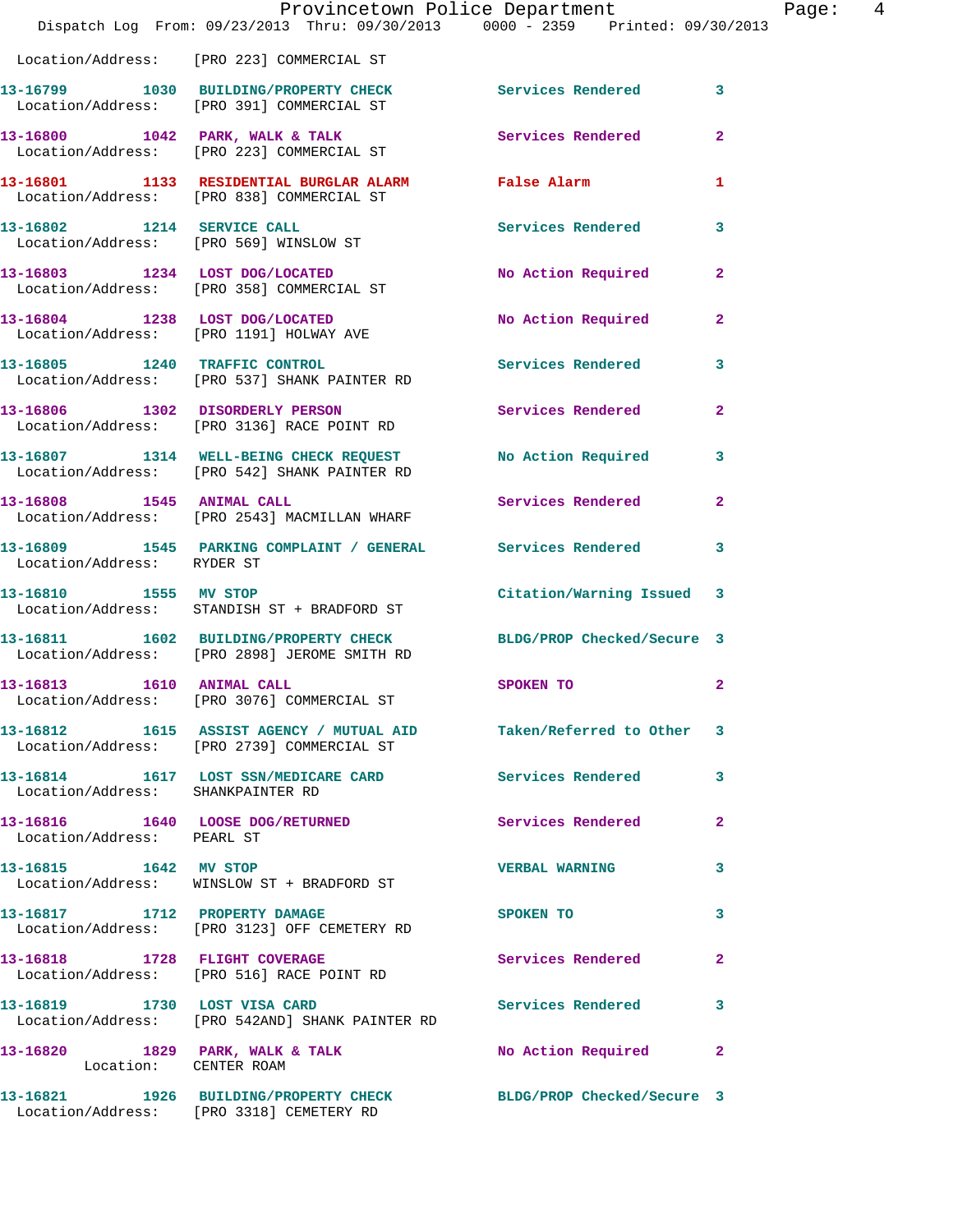|                                        | Provincetown Police Department<br>Dispatch Log From: 09/23/2013 Thru: 09/30/2013 0000 - 2359 Printed: 09/30/2013 |                            |                         |
|----------------------------------------|------------------------------------------------------------------------------------------------------------------|----------------------------|-------------------------|
|                                        | 13-16822 1934 BUILDING/PROPERTY CHECK Services Rendered<br>Location/Address: [PRO 106] COMMERCIAL ST             |                            | 3                       |
|                                        | 13-16823 1936 ELEVATOR CALL<br>Location/Address: [PRO 105] COMMERCIAL ST                                         | No Action Required         | 3                       |
|                                        | 13-16824 1937 REQ SPEAK W/P.O. FOR 209A<br>Location/Address: [PRO 542] SHANK PAINTER RD                          | <b>No Action Required</b>  | 3                       |
| 13-16825 1940 MV STOP                  | Location/Address: MONTELLO ST + COMMERCIAL ST                                                                    | <b>VERBAL WARNING</b>      | $\overline{\mathbf{3}}$ |
|                                        | 13-16826 2052 BUILDING/PROPERTY CHECK<br>Location/Address: [PRO 516] RACE POINT RD                               | BLDG/PROP Checked/Secure 3 |                         |
| Location/Address: [PRO 3287] ROUTE 6   | 13-16827 2155 BUILDING/PROPERTY CHECK                                                                            | BLDG/PROP Checked/Secure 3 |                         |
| Location/Address: [PRO 433] RYDER ST   | 13-16828 2159 BUILDING/PROPERTY CHECK BLDG/PROP Checked/Secure 3                                                 |                            |                         |
|                                        | 13-16829 2214 MV OBSERVANCE / ASSIGNMENT<br>Location/Address: [PRO 94] BRADFORD ST                               | <b>No Action Required</b>  | 3                       |
| 13-16830 2237 NOISE COMPLAINT          | Location/Address: [PRO 3670] SHANK PAINTER RD                                                                    | <b>GONE ON ARRIVAL</b>     | 3                       |
|                                        | 13-16831 2247 MEDICAL EMERGENCY<br>Location/Address: [PRO 1527] BREWSTER ST                                      | Transported to Hospital    | $\mathbf{1}$            |
|                                        | 13-16832 2259 BUILDING/PROPERTY CHECK BLDG/PROP Checked/Secure 3<br>Location/Address: [PRO 444] HIGH POLE        |                            |                         |
| 13-16833 2303 MV STOP                  | Location/Address: BRADFORD ST + PRISCILLA ALDEN RD                                                               | <b>VERBAL WARNING</b>      | 3                       |
| Location/Address: [PRO 2543] MACMILLAN | 13-16834 2318 BUILDING/PROPERTY CHECK BLDG/PROP Checked/Secure 3                                                 |                            |                         |
|                                        | 13-16835 2332 BUILDING/PROPERTY CHECK<br>Location/Address: [PRO 2483] COMMERCIAL ST                              | BLDG/PROP Checked/Secure 3 |                         |
|                                        |                                                                                                                  |                            |                         |

Page: 5

|  |  | For Date: 09/25/2013 |  | Wednesday |
|--|--|----------------------|--|-----------|
|--|--|----------------------|--|-----------|

Location/Address: [PRO 545] SHANKPAINTER RD

| 13-16836 0019 BUILDING/PROPERTY CHECK BLDG/PROP Checked/Secure 3<br>Location/Address: [PRO 2206] COMMERCIAL ST     |                          |                         |                |
|--------------------------------------------------------------------------------------------------------------------|--------------------------|-------------------------|----------------|
| 13-16837 0030 MV OBSERVANCE / ASSIGNMENT Services Rendered<br>Location/Address: BRADFORD ST + RYDER ST             |                          | $\overline{\mathbf{3}}$ |                |
| $13-16838$ 0039 LOBBY TRAFFIC<br>Location/Address: [PRO 542] SHANK PAINTER RD                                      | Services Rendered        | 2 <sup>1</sup>          | $\overline{4}$ |
| 13-16839      0129   MV OBSERVANCE / ASSIGNMENT      Services Rendered<br>Location/Address: [PRO 2577] BRADFORD ST |                          | $\overline{\mathbf{3}}$ |                |
| 13-16840 0203 BUILDING/PROPERTY CHECK BLDG/PROP Checked/Secure 3<br>Location/Address: [PRO 1646] WINSLOW ST        |                          |                         |                |
| 13-16841  0241 ASSIST CITIZEN<br>Location/Address: [PRO 542] SHANK PAINTER RD                                      | <b>Services Rendered</b> | 3                       |                |
| 13-16842 0253 BUILDING/PROPERTY CHECK BLDG/PROP Checked/Secure 3<br>Location/Address: [PRO 182] COMMERCIAL ST      |                          |                         |                |
| 13-16843 0259 BUILDING/PROPERTY CHECK BLDG/PROP Checked/Secure 3<br>Location/Address: [PRO 175] COMMERCIAL ST      |                          |                         |                |
| 13-16844 0310 BUILDING/PROPERTY CHECK BLDG/PROP Checked/Secure 3                                                   |                          |                         |                |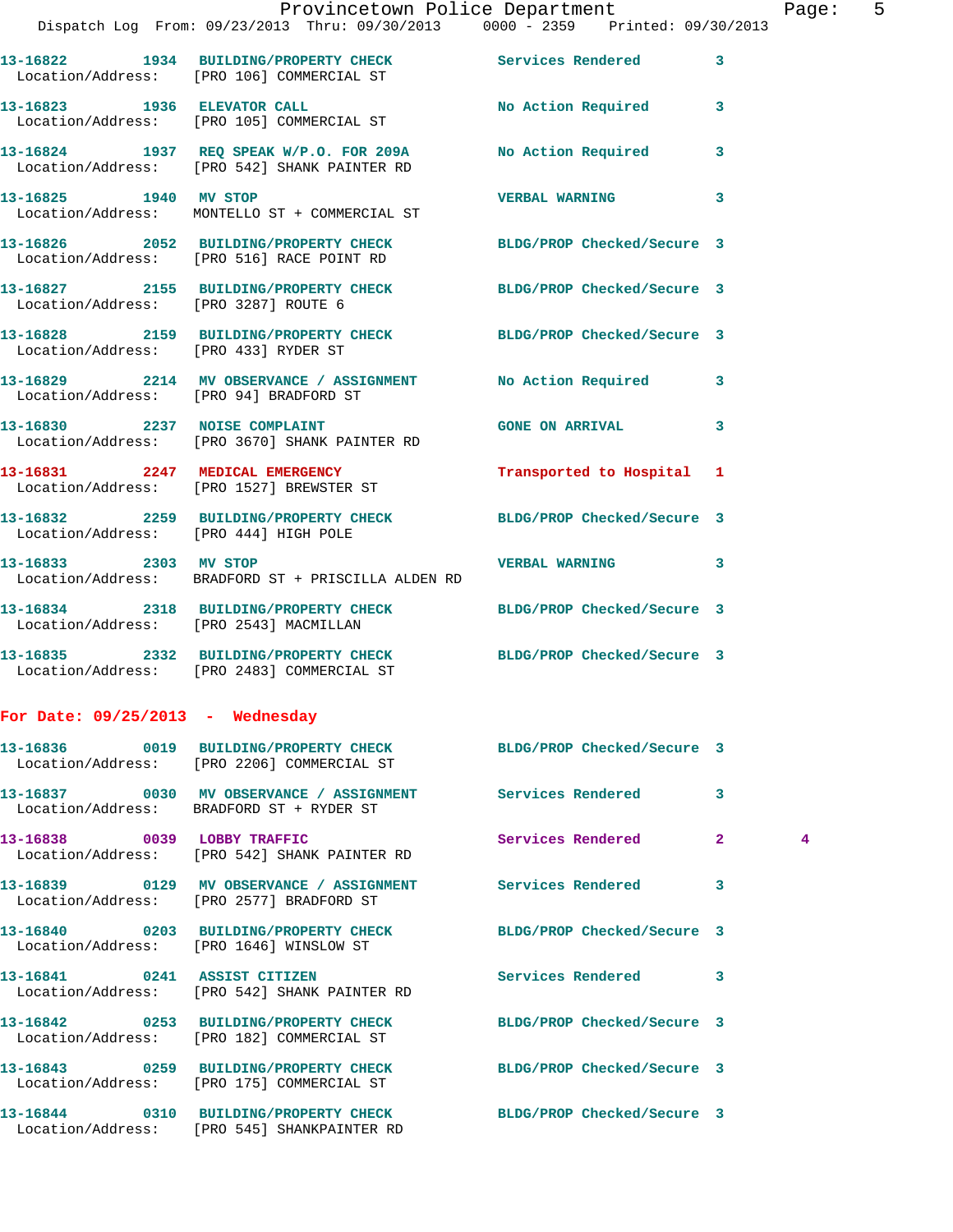Dispatch Log From: 09/23/2013 Thru: 09/30/2013 0000 - 2359 Printed: 09/30/2013

| 13-16845 0330 MV STOP<br>Location/Address: RACE POINT RD                                            |                       |                                          | <b>VERBAL WARNING</b>                                        | $\overline{\mathbf{3}}$ |
|-----------------------------------------------------------------------------------------------------|-----------------------|------------------------------------------|--------------------------------------------------------------|-------------------------|
| 13-16846 0409 BUILDING/PROPERTY CHECK<br>Location/Address: [PRO 3287] ROUTE 6                       |                       |                                          | BLDG/PROP Checked/Secure 3                                   |                         |
| 13-16847 0538 FLIGHT COVERAGE<br>Location/Address: [PRO 516] RACE POINT RD                          |                       |                                          | Services Rendered 2                                          |                         |
| 13-16848 0600 BUILDING/PROPERTY CHECK<br>Location/Address: [PRO 1638] COMMERCIAL ST                 |                       |                                          | BLDG/PROP Checked/Secure 3                                   |                         |
| 13-16849 0814 BUILDING/PROPERTY CHECK<br>Location/Address: [PRO 2206] COMMERCIAL ST                 |                       |                                          | BLDG/PROP Checked/Secure 3                                   |                         |
| 13-16850 0820 BUILDING/PROPERTY CHECK<br>Location/Address: [PRO 2483] COMMERCIAL ST                 |                       |                                          | BLDG/PROP Checked/Secure 3                                   |                         |
| 13-16851 0850 WELL-BEING CHECK<br>Location/Address: [PRO 710] BRADFORD ST                           |                       |                                          | Services Rendered                                            | 3                       |
| 13-16852 0855 BUILDING/PROPERTY CHECK<br>Location/Address: [PRO 2483] COMMERCIAL ST                 |                       |                                          | BLDG/PROP Checked/Secure 3                                   |                         |
| 13-16853 0906 PARK, WALK & TALK<br>Location/Address: [PRO 223] COMMERCIAL ST                        |                       |                                          | Services Rendered                                            | $\mathbf{2}$            |
| Location/Address: [PRO 2513] ROUTE 6                                                                |                       | 13-16854 0911 MV OBSERVANCE / ASSIGNMENT | Services Rendered                                            | 3                       |
| Location/Address: [PRO 2521] ROUTE 6                                                                |                       |                                          | 13-16855 1003 MV OBSERVANCE / ASSIGNMENT Services Rendered   | 3                       |
| 13-16856 1006 VERBAL SPEED<br>Location/Address: [PRO 2513] ROUTE 6                                  |                       |                                          | <b>VERBAL WARNING</b>                                        | 3                       |
| 13-16857 1016 VERBAL SPEED<br>Location/Address: [PRO 2513] ROUTE 6                                  |                       |                                          | <b>VERBAL WARNING</b>                                        | 3                       |
| 13-16858 1051 BUILDING/PROPERTY CHECK<br>Location/Address: [PRO 564] BAYBERRY                       |                       |                                          | Services Rendered                                            | 3                       |
|                                                                                                     |                       | 13-16859 1127 SHIFT ROLE CALL NOTICE     | No Action Required 3                                         |                         |
|                                                                                                     | Location: ROUTE 6 I/B |                                          | 13-16860 1134 MV OBSERVANCE / ASSIGNMENT Services Rendered 3 |                         |
| 13-16861 1224 SERVICE CALL/SCHOOL<br>Location/Address: [PRO 569] WINSLOW ST                         |                       |                                          | Services Rendered 3                                          |                         |
| 13-16862 1255 BUS DAMAGE<br>Location/Address: [PRO 3004] BRADFORD ST<br>Refer To Accident: 13-63-AC |                       |                                          | Services Rendered                                            | $\mathbf{1}$            |
| 13-16863 1417 SERVICE CALL/COURT<br>Location/Address: [PRO 542] SHANK PAINTER RD                    |                       |                                          | <b>No Action Required</b>                                    | $\overline{\mathbf{3}}$ |
| 13-16864 1510 PARK, WALK & TALK<br>Location/Address: [PRO 105] COMMERCIAL ST                        |                       |                                          | Services Rendered 2                                          |                         |
| 13-16865 1557 BUILDING/PROPERTY CHECK<br>Location/Address: [PRO 1778] SHANKPAINTER RD               |                       |                                          | BLDG/PROP Checked/Secure 3                                   |                         |
| 13-16866 1604 FOUND WALLET-RETURNED<br>Location/Address: [PRO 183] COMMERCIAL ST                    |                       |                                          | <b>Services Rendered</b>                                     | $\mathbf{3}$            |
| 13-16871 1607 FOUND SINGLE KEY<br>Location/Address: [PRO 105] COMMERCIAL ST                         |                       |                                          | No Action Required                                           | 3                       |
| 13-16867 1620 PARK, WALK & TALK                                                                     |                       |                                          | Services Rendered<br>$\sim$ $\sim$ 2                         |                         |
|                                                                                                     |                       |                                          |                                                              |                         |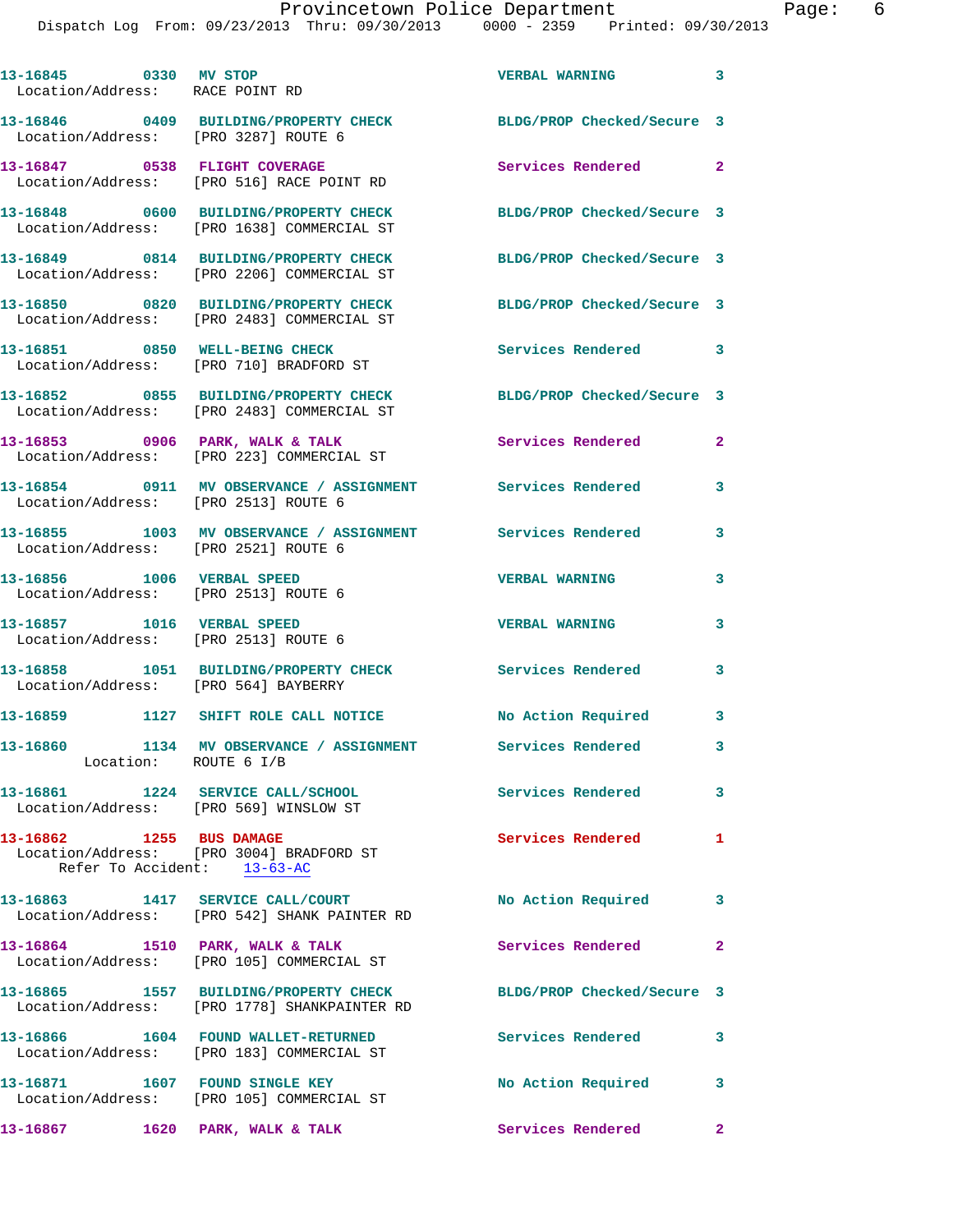|                                        | Dispatch Log From: 09/23/2013 Thru: 09/30/2013 0000 - 2359 Printed: 09/30/2013                                 | Provincetown Police Department |              | Page: | 7 |
|----------------------------------------|----------------------------------------------------------------------------------------------------------------|--------------------------------|--------------|-------|---|
|                                        | Location/Address: [PRO 440] HARRY KEMP WAY                                                                     |                                |              |       |   |
|                                        | 13-16868 1622 BUILDING/PROPERTY CHECK BLDG/PROP Checked/Secure 3<br>Location/Address: [PRO 571] ALDEN ST       |                                |              |       |   |
|                                        | 13-16869 1636 MV OBSERVANCE / ASSIGNMENT Services Rendered 3<br>Location/Address: HARRY KEMP WAY + HOWLAND ST  |                                |              |       |   |
|                                        | 13-16870 1745 BUILDING/PROPERTY CHECK BLDG/PROP Checked/Secure 3<br>Location/Address: [PRO 2206] COMMERCIAL ST |                                |              |       |   |
|                                        | 13-16872 1754 LOOSE DOG<br>Location: ATLANTIC & COMMERCIAL ST                                                  | Could Not Locate 2             |              |       |   |
|                                        | 13-16873 1813 MISSING PERSON<br>Location/Address: [PRO 517] RACE POINT RD                                      | Taken/Referred to Other 1      |              |       |   |
|                                        | 13-16874 1818 MV OBSERVANCE / ASSIGNMENT No Action Required 3<br>Location/Address: COURT ST + SHANK PAINTER RD |                                |              |       |   |
|                                        | 13-16875 1841 LOST CAMERA<br>Location/Address: [PRO 3405] COMMERCIAL ST                                        | Services Rendered              | 3            |       |   |
|                                        | 13-16876 1952 ASSIST CITIZEN<br>Location/Address: [PRO 726] BRADFORD ST                                        | Services Rendered 3            |              |       |   |
| Location/Address: SNAIL RD             | 13-16877 2028 ASSIST CITIZEN                                                                                   | No Action Required 3           |              |       |   |
|                                        | 13-16878 2201 BUILDING/PROPERTY CHECK BLDG/PROP Checked/Secure 3<br>Location/Address: [PRO 306] COMMERCIAL ST  |                                |              |       |   |
|                                        | 13-16879 2213 LOST WALLET<br>Location/Address: [PRO 542] SHANK PAINTER RD                                      | <b>Services Rendered</b>       | 3            |       |   |
|                                        | 13-16880 2311 911 GENERAL<br>Location/Address: [PRO 1372] COURT ST                                             | Services Rendered 1            |              |       |   |
|                                        | 13-16881 2313 NOISE COMPLAINT<br>Location/Address: [PRO 3443] COMMERCIAL ST                                    | LICENSING VIOLATION 3          |              |       |   |
| For Date: $09/26/2013$ - Thursday      |                                                                                                                |                                |              |       |   |
|                                        | 13-16882 0013 LOST JACKET/FOUND<br>Location/Address: [PRO 399] COMMERCIAL ST                                   | Services Rendered 3            |              |       |   |
| Location/Address: [PRO 2543] MACMILLAN | 13-16883 0019 BUILDING/PROPERTY CHECK BLDG/PROP Checked/Secure 3                                               |                                |              |       |   |
|                                        | 13-16884 0102 LOBBY TRAFFIC<br>Location/Address: [PRO 542] SHANK PAINTER RD                                    | Services Rendered 2            |              | 3     |   |
|                                        | 13-16885 0117 BUILDING/PROPERTY CHECK<br>Location/Address: [PRO 1646] WINSLOW ST                               | BLDG/PROP Checked/Secure 3     |              |       |   |
|                                        | 13-16886 0127 BUILDING/PROPERTY CHECK BLDG/PROP Checked/Secure 3<br>Location/Address: [PRO 2483] COMMERCIAL ST |                                |              |       |   |
|                                        | 13-16887 0143 NOISE COMPLAINT<br>Location/Address: [PRO 1977] COMMERCIAL ST                                    | Services Rendered 3            |              |       |   |
| Location/Address: [PRO 444] HIGH POLE  | 13-16888 0224 BUILDING/PROPERTY CHECK BLDG/PROP Checked/Secure 3                                               |                                |              |       |   |
|                                        | 13-16889 0346 BUILDING/PROPERTY CHECK BLDG/PROP Checked/Secure 3<br>Location/Address: [PRO 440] HARRY KEMP WAY |                                |              |       |   |
|                                        | 13-16891 0603 FLIGHT COVERAGE<br>Location/Address: [PRO 516] RACE POINT RD                                     | Services Rendered              | $\mathbf{2}$ |       |   |

|                                       | Location/Address: [PRO 399] COMMERCIAL ST                                                                      | Services Rendered 3      |                         |
|---------------------------------------|----------------------------------------------------------------------------------------------------------------|--------------------------|-------------------------|
|                                       | 3-16883 0019 BUILDING/PROPERTY CHECK BLDG/PROP Checked/Secure 3<br>Location/Address: [PRO 2543] MACMILLAN      |                          |                         |
|                                       | $3-16884$ 0102 LOBBY TRAFFIC<br>Location/Address: [PRO 542] SHANK PAINTER RD                                   | Services Rendered        | $\overline{2}$          |
|                                       | 3-16885 0117 BUILDING/PROPERTY CHECK BLDG/PROP Checked/Secure 3<br>Location/Address: [PRO 1646] WINSLOW ST     |                          |                         |
|                                       | 3-16886  0127 BUILDING/PROPERTY CHECK BLDG/PROP Checked/Secure 3<br>Location/Address: [PRO 2483] COMMERCIAL ST |                          |                         |
|                                       | 3-16887 0143 NOISE COMPLAINT<br>Location/Address: [PRO 1977] COMMERCIAL ST                                     | <b>Services Rendered</b> | $\overline{\mathbf{3}}$ |
| Location/Address: [PRO 444] HIGH POLE | 3-16888 0224 BUILDING/PROPERTY CHECK BLDG/PROP Checked/Secure 3                                                |                          |                         |
|                                       | 3-16889 0346 BUILDING/PROPERTY CHECK BLDG/PROP Checked/Secure 3<br>Location/Address: [PRO 440] HARRY KEMP WAY  |                          |                         |
| 3-16891 0603 FLIGHT COVERAGE          | Logation ( <i>ladvoca</i> : [DDO E16] DAGE DOINT DD                                                            | Services Rendered        | $\overline{2}$          |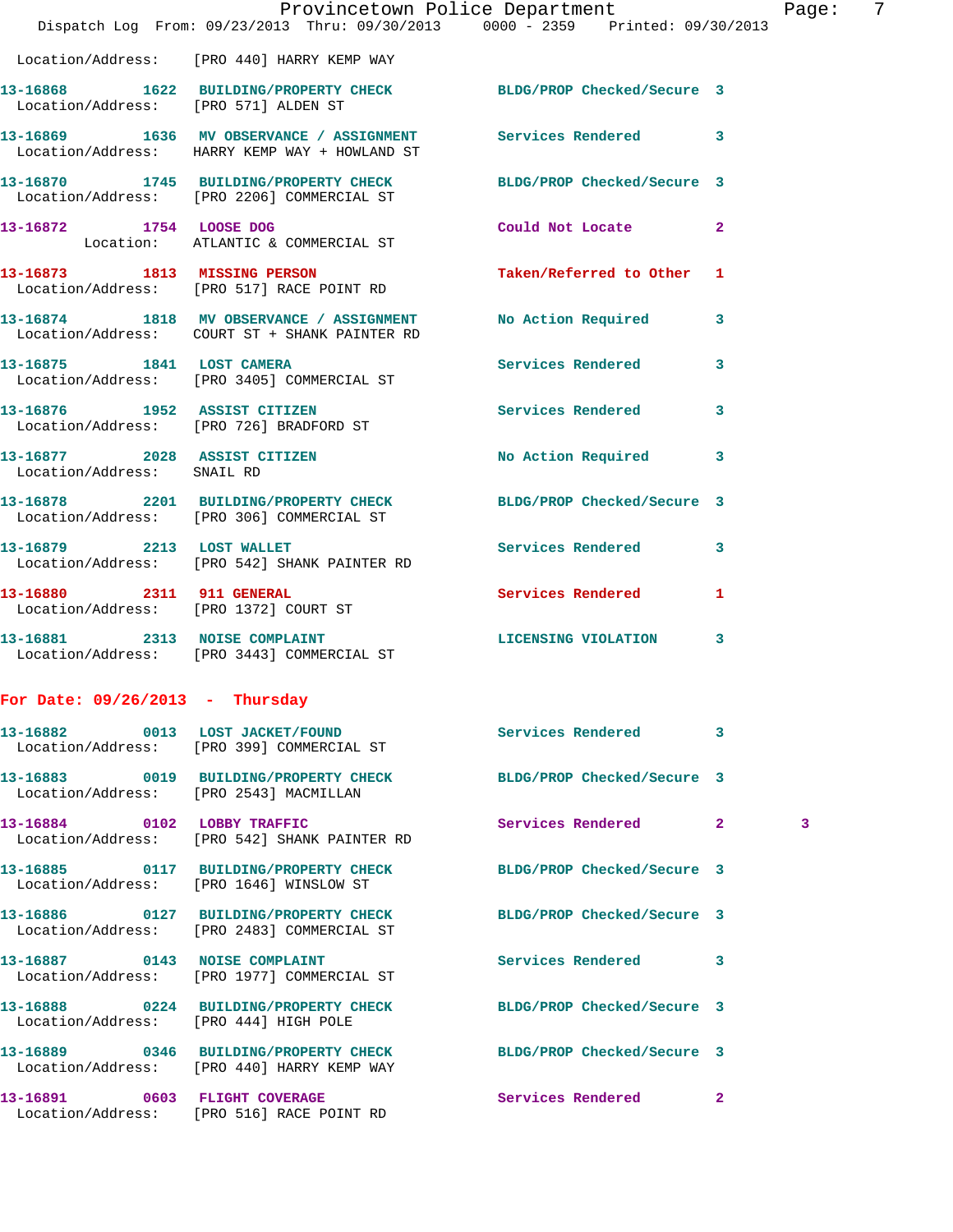|                                                                                           | 13-16892 0609 TTY TEST CALL<br>Location/Address: [PRO 542] SHANK PAINTER RD                                      | Services Rendered           | 1              |
|-------------------------------------------------------------------------------------------|------------------------------------------------------------------------------------------------------------------|-----------------------------|----------------|
|                                                                                           | 13-16893 0714 BUILDING/PROPERTY CHECK BLDG/PROP Checked/Secure 3<br>Location/Address: [PRO 2898] JEROME SMITH RD |                             |                |
| 13-16894 0727 VERBAL SPEED<br>Location/Address: [PRO 2513] ROUTE 6                        |                                                                                                                  | <b>VERBAL WARNING</b>       | 3              |
|                                                                                           | 13-16895 0733 MV OBSERVANCE / ASSIGNMENT Services Rendered<br>Location/Address: HOWLAND ST + BRADFORD ST         |                             | 3              |
| Location/Address: [PRO 2513] ROUTE 6                                                      | 13-16896 0754 MV OBSERVANCE / ASSIGNMENT Services Rendered                                                       |                             | 3              |
|                                                                                           | 13-16897 0801 BUILDING/PROPERTY CHECK Services Rendered<br>Location/Address: [PRO 391] COMMERCIAL ST             |                             | 3              |
|                                                                                           | 13-16898 0836 BUILDING/PROPERTY CHECK BLDG/PROP Checked/Secure 3<br>Location/Address: [PRO 3317] CEMETERY RD     |                             |                |
| Location: ROUTE 6 I/B                                                                     | 13-16899 0840 MV OBSERVANCE / ASSIGNMENT Services Rendered                                                       |                             | 3              |
|                                                                                           | 13-16900 0901 VERBAL SPEED/INSPECTION VERBAL WARNING<br>Location/Address: CONWELL ST + BRADFORD ST               |                             | 3              |
|                                                                                           | 13-16901 0923 SERVICE CALL/COURT Services Rendered<br>Location/Address: [PRO 542] SHANK PAINTER RD               |                             | 3              |
|                                                                                           | 13-16903 1005 B & E BURGLARY<br>Location/Address: [PRO 2661] COMMERCIAL ST                                       | Services Rendered           | $\mathbf{2}$   |
|                                                                                           | 13-16904 1018 BUILDING/PROPERTY CHECK BLDG/PROP Checked/Secure 3<br>Location/Address: [PRO 2483] COMMERCIAL ST   |                             |                |
| 13-16906 1126 HAZARDS                                                                     | Location: [PRO 3431] LOPES SQUARE                                                                                | <b>SPOKEN TO</b>            | $\mathbf{2}$   |
|                                                                                           | 13-16907 1140 SUSPICIOUS ACTIVITY<br>Location/Address: [PRO 488] MAYFLOWER AVE                                   | SPOKEN TO                   | $\mathbf{2}$   |
|                                                                                           | 13-16908 1146 ASSIST CITIZEN<br>Location/Address: FRANKLIN ST + COMMERCIAL ST                                    | <b>SPOKEN TO</b>            | 3              |
|                                                                                           | 13-16909 1304 PARK, WALK & TALK<br>Location/Address: [PRO 223] COMMERCIAL ST                                     | Services Rendered           | $\mathbf{2}$   |
|                                                                                           | 13-16910 1314 OVERDOSE/TRANSPORT<br>Location/Address: [PRO 1289] BRADFORD ST                                     | Transported to Hospital 1   |                |
|                                                                                           | 13-16912 1518 PARK, WALK & TALK<br>Location/Address: [PRO 105] COMMERCIAL ST                                     | Services Rendered           | $\overline{a}$ |
| 13-16913 1528 FOUND MA PLATE                                                              | Location/Address: [PRO 1539] COMMERCIAL ST                                                                       | No Action Required          | 3              |
| 13-16914 1536 911 GENERAL                                                                 | Location/Address: [PRO 440] HARRY KEMP WAY                                                                       | <b>SPOKEN TO</b>            | 1              |
| 13-16915 1538 MV VS PED<br>Location/Address: COMMERCIAL ST<br>Refer To Accident: 13-64-AC |                                                                                                                  | Transported to Hospital 1 3 |                |
| Location/Address: [PRO 3222] ALDEN ST                                                     | 13-16916 1632 D.O.T. MEDICAL EMERGENCY                                                                           | Transported to Hospital 1   |                |
| 13-16917 1650 ANIMAL CALL                                                                 | Location/Address: [PRO 2853] SHANK PAINTER RD                                                                    | Services Rendered           | $\overline{a}$ |
| 13-16918 1706 MV ACCIDENT                                                                 |                                                                                                                  | <b>Services Rendered</b>    | $\mathbf{1}$   |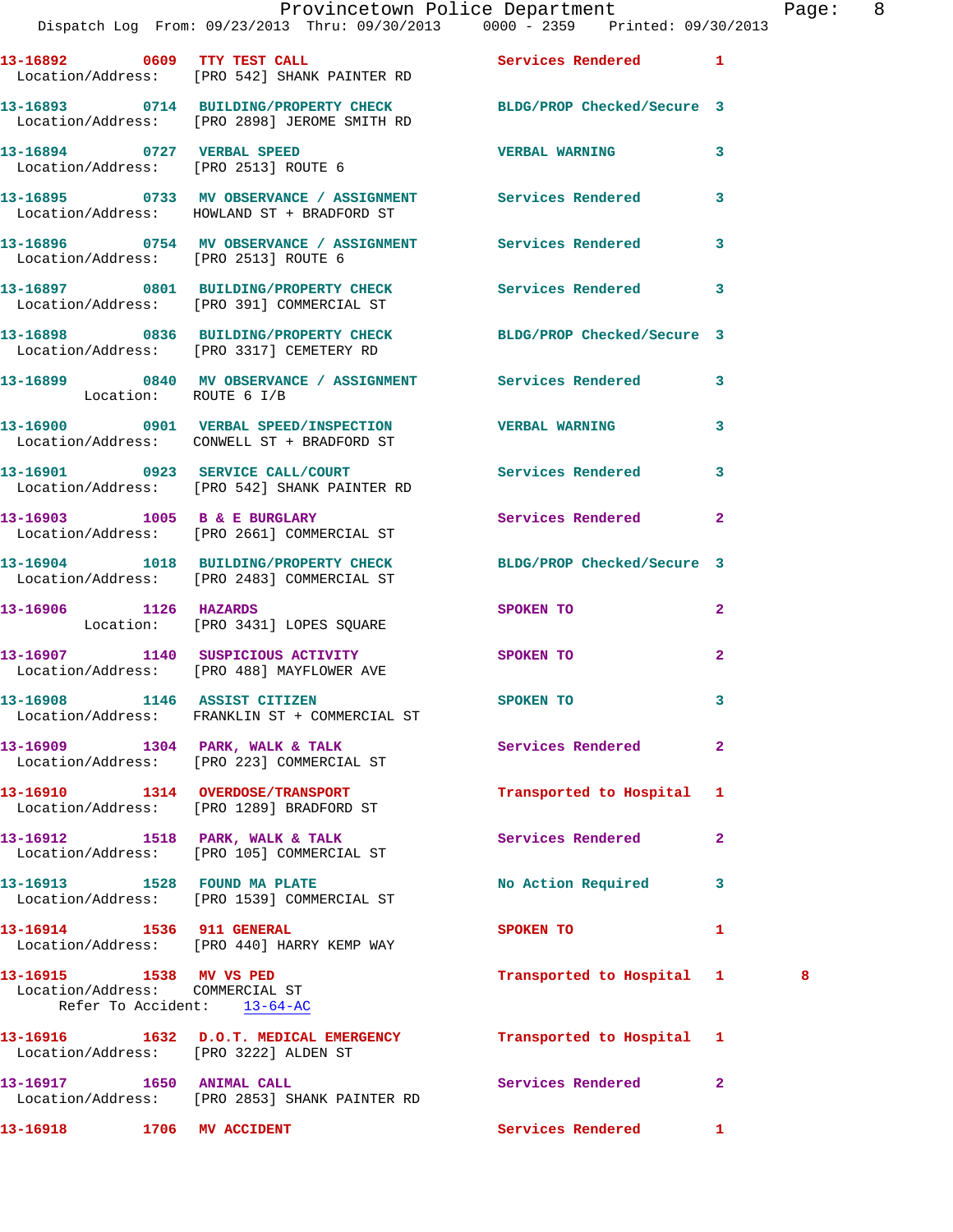|                                                                 |                                                                                                                  | Provincetown Police Department | Page: 9        |
|-----------------------------------------------------------------|------------------------------------------------------------------------------------------------------------------|--------------------------------|----------------|
|                                                                 | Dispatch Log From: 09/23/2013 Thru: 09/30/2013 0000 - 2359 Printed: 09/30/2013                                   |                                |                |
| Location/Address: [PRO 2539] RYDER ST                           |                                                                                                                  |                                |                |
|                                                                 | 13-16919 1709 MV STOP<br>Location/Address: STANDISH ST + BRADFORD ST                                             | Citation/Warning Issued 3      |                |
|                                                                 | 13-16920 1723 BUILDING/PROPERTY CHECK BLDG/PROP Checked/Secure 3<br>Location/Address: [PRO 1778] SHANKPAINTER RD |                                |                |
| 13-16921 1729 MV STOP<br>Location/Address: [PRO 43] BRADFORD ST |                                                                                                                  | Citation/Warning Issued 3      |                |
|                                                                 | 13-16922 1732 D.O.T. MEDICAL EMERGENCY<br>Location/Address: [PRO 710] BRADFORD ST                                | Transported to Hospital 1      |                |
|                                                                 | 13-16924 1801 PARK, WALK & TALK<br>Location/Address: [PRO 182] COMMERCIAL ST                                     | <b>Services Rendered</b>       | $\overline{2}$ |
|                                                                 | 13-16925 1834 911 GENERAL<br>Location/Address: [PRO 437] FREEMAN ST                                              | <b>Services Rendered</b>       | 1              |
|                                                                 | 13-16926 1851 MEDICAL EMERGENCY<br>Location/Address: [PRO 185] COMMERCIAL ST                                     | <b>Services Rendered</b>       | $\mathbf{1}$   |
| Location/Address: [PRO 433] RYDER ST                            | 13-16927 2014 BUILDING/PROPERTY CHECK BLDG/PROP Checked/Secure 3                                                 |                                |                |
|                                                                 | 13-16928 2058 ASSIST AGENCY / MUTUAL AID Could Not Locate 3<br>Location/Address: [PRO 3670] SHANK PAINTER RD     |                                |                |
| Location/Address: [PRO 2] ALDEN ST                              | 13-16929 2124 BUILDING/PROPERTY CHECK BLDG/PROP Checked/Secure 3                                                 |                                |                |
| Location/Address: [PRO 2763] CONANT ST                          | 13-16931 2156 BUILDING/PROPERTY CHECK BLDG/PROP Checked/Secure 3                                                 |                                |                |
|                                                                 | 13-16932 2240 SUSPICIOUS ACTIVITY                                                                                | Services Rendered              | $\mathbf{2}$   |

 Location/Address: [PRO 2977] COMMERCIAL ST **13-16933 2351 BUILDING/PROPERTY CHECK BLDG/PROP Checked/Secure 3**  Location/Address: [PRO 2543] MACMILLAN

## **For Date: 09/27/2013 - Friday**

|                                      | 13-16934 0015 BUILDING/PROPERTY CHECK BLDG/PROP Checked/Secure 3<br>Location/Address: [PRO 444] HIGH POLE HILL     |                           |                |
|--------------------------------------|--------------------------------------------------------------------------------------------------------------------|---------------------------|----------------|
|                                      | 13-16935      0131   MV OBSERVANCE / ASSIGNMENT      Services Rendered<br>Location/Address: [PRO 2577] BRADFORD ST |                           | $\mathbf{3}$   |
|                                      | Location/Address: [PRO 2222] COMMERCIAL ST                                                                         |                           | $\overline{2}$ |
|                                      | Location/Address: [PRO 2474] BRADFORD ST                                                                           | <b>Services Rendered</b>  | $\overline{3}$ |
|                                      | 13-16938 0220 MV OBSERVANCE / ASSIGNMENT No Action Required 3<br>Location/Address: BRADFORD ST + SHANK PAINTER RD  |                           |                |
|                                      | 13-16939 0245 BUILDING/PROPERTY CHECK BLDG/PROP Checked/Secure 3<br>Location/Address: [PRO 3296] SHANKPAINTER RD   |                           |                |
|                                      | 13-16940 0250 BUILDING/PROPERTY CHECK BLDG/PROP Checked/Secure 3<br>Location/Address: [PRO 2898] JEROME SMITH RD   |                           |                |
| Location/Address: [PRO 526] RYDER ST | 13-16941 0510 BUILDING/PROPERTY CHECK BLDG/PROP Checked/Secure 3                                                   |                           |                |
|                                      | 13-16942 0510 MEDICAL EMERGENCY<br>Location/Address: [PRO 848] COMMERCIAL ST                                       | Transported to Hospital 1 |                |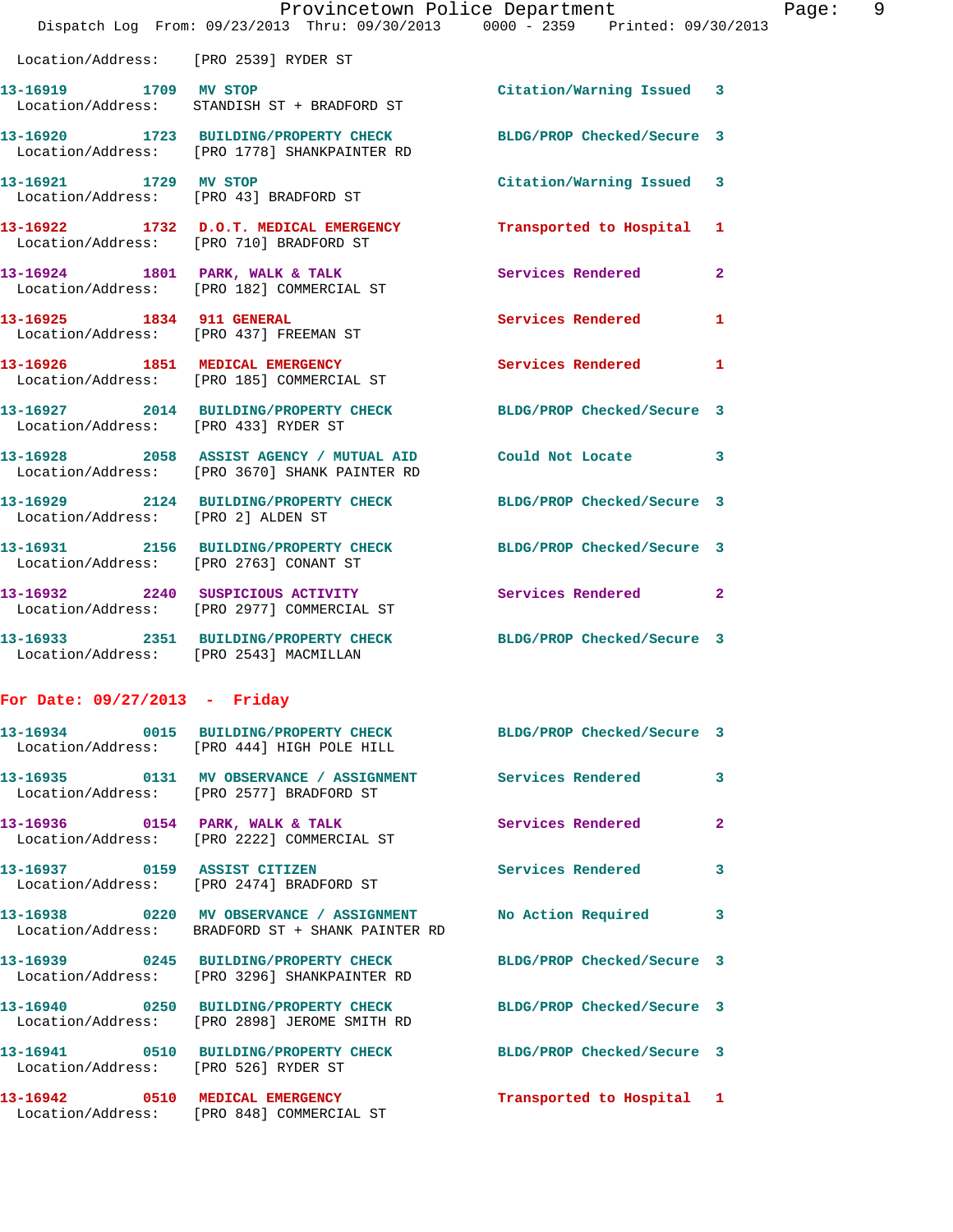|                                      |                                                                                                                  | Provincetown Police Department<br>Dispatch Log From: 09/23/2013 Thru: 09/30/2013 0000 - 2359 Printed: 09/30/2013                | Page: 10       |  |
|--------------------------------------|------------------------------------------------------------------------------------------------------------------|---------------------------------------------------------------------------------------------------------------------------------|----------------|--|
|                                      | 13-16943 0547 BUILDING/PROPERTY CHECK BLDG/PROP Checked/Secure 3<br>Location/Address: [PRO 530] SHANKPAINTER RD  |                                                                                                                                 |                |  |
|                                      | 13-16944 0615 BUILDING/PROPERTY CHECK BLDG/PROP Checked/Secure 3<br>Location/Address: [PRO 2500] COMMERCIAL ST   |                                                                                                                                 |                |  |
|                                      | 13-16945 0620 BUILDING/PROPERTY CHECK BLDG/PROP Checked/Secure 3<br>Location/Address: [PRO 512] PRINCE ST        |                                                                                                                                 |                |  |
|                                      | 13-16946 0622 LOBBY TRAFFIC<br>Location/Address: [PRO 542] SHANK PAINTER RD                                      | Services Rendered 2                                                                                                             | $\overline{2}$ |  |
|                                      | 13-16947 0638 911 CALLS/EASTHAM<br>Location/Address: [PRO 542] SHANK PAINTER RD                                  | Services Rendered 1                                                                                                             |                |  |
|                                      | 13-16948 0706 WATER LEAK<br>Location/Address: [PRO 2044] COMMERCIAL ST                                           | Services Rendered 3                                                                                                             |                |  |
|                                      | 13-16949 0835 BUILDING/PROPERTY CHECK BLDG/PROP Checked/Secure 3<br>Location/Address: [PRO 2898] JEROME SMITH RD |                                                                                                                                 |                |  |
| Location/Address: [PRO 3287] ROUTE 6 | 13-16950 0859 BUILDING/PROPERTY CHECK BLDG/PROP Checked/Secure 3                                                 |                                                                                                                                 |                |  |
| Location/Address: [PRO 2513] ROUTE 6 | 13-16951 0901 MV OBSERVANCE / ASSIGNMENT Services Rendered 3                                                     |                                                                                                                                 |                |  |
|                                      | 13-16952 0943 WELL-BEING CHECK<br>Location/Address: [PRO 710] BRADFORD ST                                        | Transported to Hospital 3                                                                                                       |                |  |
| Location/Address: BRADFORD ST        | 13-16953 0954 COPPER STOLEN                                                                                      | $\overline{2}$<br>SPOKEN TO AND TO A STATE OF THE STATE OF THE STATE OF THE STATE OF THE STATE OF THE STATE OF THE STATE OF THE |                |  |
|                                      | 13-16954      0956   911 CALL/EASTHAM<br>Location/Address:   [PRO 542] SHANK PAINTER RD                          | Taken/Referred to Other 1                                                                                                       |                |  |
|                                      | 13-16955 1020 CHEST PAINS/TRANSPORT<br>Location/Address: [PRO 1260] COMMERCIAL ST                                | Transported to Hospital 1                                                                                                       |                |  |
|                                      | 13-16956 1046 MV OBSERVANCE / ASSIGNMENT Services Rendered 3<br>Location/Address: HIGH POLE HL + BRADFORD ST     |                                                                                                                                 |                |  |
|                                      | 13-16957 1049 BY-LAW VIOLATION<br>Location/Address: [PRO 105] COMMERCIAL ST                                      | <b>VERBAL WARNING</b>                                                                                                           |                |  |
|                                      | 13-16958 1112 PARK, WALK & TALK 1998 Services Rendered<br>Location/Address: [PRO 223] COMMERCIAL ST              | $\mathbf{2}$                                                                                                                    |                |  |
|                                      | 13-16959 1134 FOUND APPLE IPHONE<br>Location/Address: [PRO 2499] RACE POINT RD                                   | Services Rendered 3                                                                                                             |                |  |
|                                      | 13-16960 1253 NOISE COMPLAINT<br>Location/Address: [PRO 105] COMMERCIAL ST                                       | Unfounded<br>3                                                                                                                  |                |  |
| 13-16961 1304 911 CALL/EASTHAM       | Location/Address: [PRO 542] SHANK PAINTER RD                                                                     | Taken/Referred to Other 1                                                                                                       |                |  |
|                                      | 13-16962 1307 GENERAL WEAKNESS/TRANSPORT<br>Location/Address: [PRO 995] MILLER HILL RD                           | Transported to Hospital 1                                                                                                       |                |  |
| Location: ROUTE 6 I/B                | 13-16963 1338 MV OBSERVANCE / ASSIGNMENT Services Rendered 3                                                     |                                                                                                                                 |                |  |
|                                      | 13-16964 1354 VERBAL SPEED<br>Location/Address: [PRO 413] CONWELL ST                                             | <b>VERBAL WARNING</b><br>3                                                                                                      |                |  |
|                                      | 13-16965 1403 911 CALL/EASTHAM<br>Location/Address: [PRO 542] SHANK PAINTER RD                                   | Taken/Referred to Other 1                                                                                                       |                |  |
|                                      | 13-16966 1408 ALTERED LOC/TRANSPORT<br>Location/Address: [PRO 2043] BRADFORD ST                                  | Transported to Hospital 1                                                                                                       |                |  |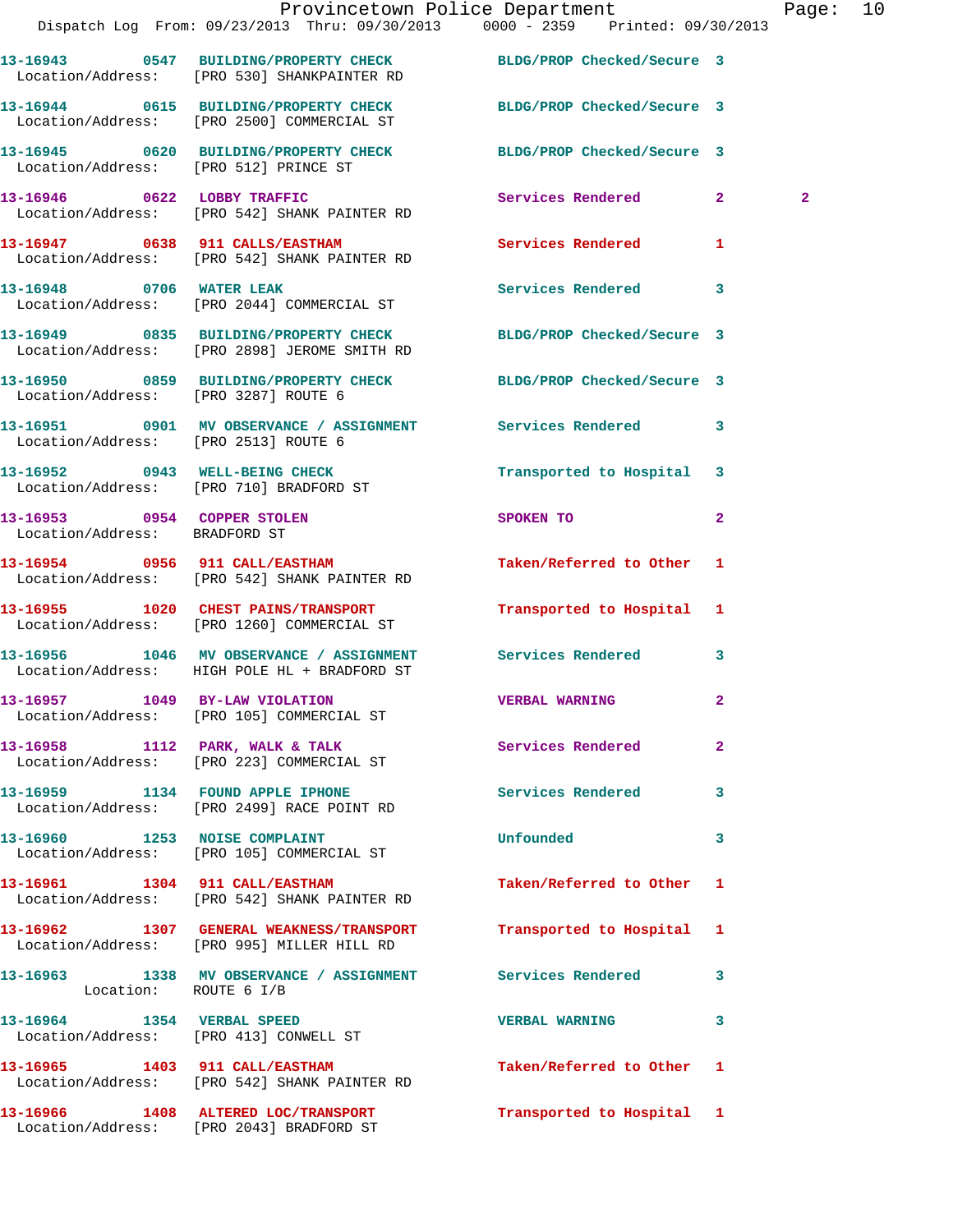|                                 | 13-16967 1424 FALL/UNFOUNDED<br>Location/Address: [PRO 1204] COMMERCIAL ST                                       | Unfounded                 | 1              |   |
|---------------------------------|------------------------------------------------------------------------------------------------------------------|---------------------------|----------------|---|
| 13-16970 1517 MV LOCKOUT        | Location/Address: [PRO 3430] COMMERCIAL ST                                                                       | No Action Required        | $\overline{a}$ |   |
|                                 | 13-16968 1520 911 CALL/EASTHAM<br>Location/Address: [PRO 542] SHANK PAINTER RD                                   | Taken/Referred to Other   | 1              |   |
|                                 | 13-16969 1527 PARK, WALK & TALK<br>Location/Address: [PRO 182] COMMERCIAL ST                                     | Services Rendered         | $\mathbf{2}$   |   |
|                                 | 13-16971 1557 MV OBSERVANCE / ASSIGNMENT Services Rendered<br>Location/Address: [PRO 2645] SHANKPAINTER RD       |                           | 3              |   |
|                                 | 13-16972 1603 WRITTEN WARNING/INSPECTION<br>Location/Address: [PRO 1882] SHANK PAINTER RD                        | Citation/Warning Issued 3 |                |   |
|                                 | 13-16973 1634 BUILDING/PROPERTY CHECK BLDG/PROP Checked/Secure 3<br>Location/Address: [PRO 447] JEROME SMITH RD  |                           |                |   |
|                                 | 13-16974 1650 MV OBSERVANCE / ASSIGNMENT No Action Required<br>Location/Address: [PRO 2521] ROUTE 6              |                           | 3              |   |
|                                 | 13-16975 1702 SPEEDING COMPLAINT<br>Location/Address: [PRO 58] BRADFORD ST                                       | Services Rendered         | $\overline{a}$ |   |
|                                 | 13-16976 1710 MV OBSERVANCE / ASSIGNMENT Services Rendered<br>Location/Address: [PRO 58] BRADFORD ST             |                           | 3              |   |
|                                 | 13-16977 1759 911 CALL/EASTHAM<br>Location/Address: [PRO 542] SHANK PAINTER RD                                   | Taken/Referred to Other   | 1              |   |
|                                 | 13-16978 1818 ALTERED LOC/TRANSPORT<br>Location/Address: [PRO 3222] ALDEN ST                                     | Transported to Hospital   | 1              |   |
|                                 | 13-16979 1838 INFO SERVICES - LOBBY<br>Location/Address: [PRO 542] SHANK PAINTER RD                              | Services Rendered         | $\mathbf{2}$   |   |
|                                 | 13-16980 1927 PAPERWORK SERVED<br>Location/Address: [PRO 105] COMMERCIAL ST                                      | Services Rendered         | $\mathbf{2}$   |   |
|                                 | 13-16981 1945 ASSIST AGENCY / MUTUAL AID Services Rendered<br>Location/Address: [EAS] OLD ORCHARD RD             |                           | 3              |   |
| 13-16982 1947 MV DISABLED       | Location/Address: [PRO 2499] RACE POINT RD                                                                       | Services Rendered         | 2              |   |
| 13-16983 1957 ASSIST CITIZEN    | Location/Address: [PRO 3729] CARVER ST                                                                           | Services Rendered         | 3              |   |
|                                 | 13-16984 2012 BUILDING/PROPERTY CHECK BLDG/PROP Checked/Secure 3<br>Location/Address: [PRO 530] SHANK PAINTER RD |                           |                |   |
|                                 | 13-16985 2026 MV OBSERVANCE / ASSIGNMENT Services Rendered<br>Location/Address: [PRO 58] BRADFORD ST             |                           | 3              |   |
| 13-16986 2033 MV STOP           | Location/Address: COMMERCIAL ST + BRADFORD ST                                                                    | <b>VERBAL WARNING</b>     | 3              |   |
| 13-16987 2037 ASSIST CITIZEN    | Location/Address: [PRO 542] SHANK PAINTER RD                                                                     | SPOKEN TO                 | 3              |   |
|                                 | 13-16988 2043 COMPLAINT - STREET PERFORMERS No Action Required<br>Location/Address: [PRO 217] COMMERCIAL ST      |                           | 3              |   |
| Location/Address: [EAS] ROUTE 6 | 13-16989 2106 ASSIST AGENCY / MUTUAL AID Services Rendered                                                       |                           | 3              |   |
| 13-16990 2108 COMPLAINT         |                                                                                                                  | No Action Required        | 3              | 1 |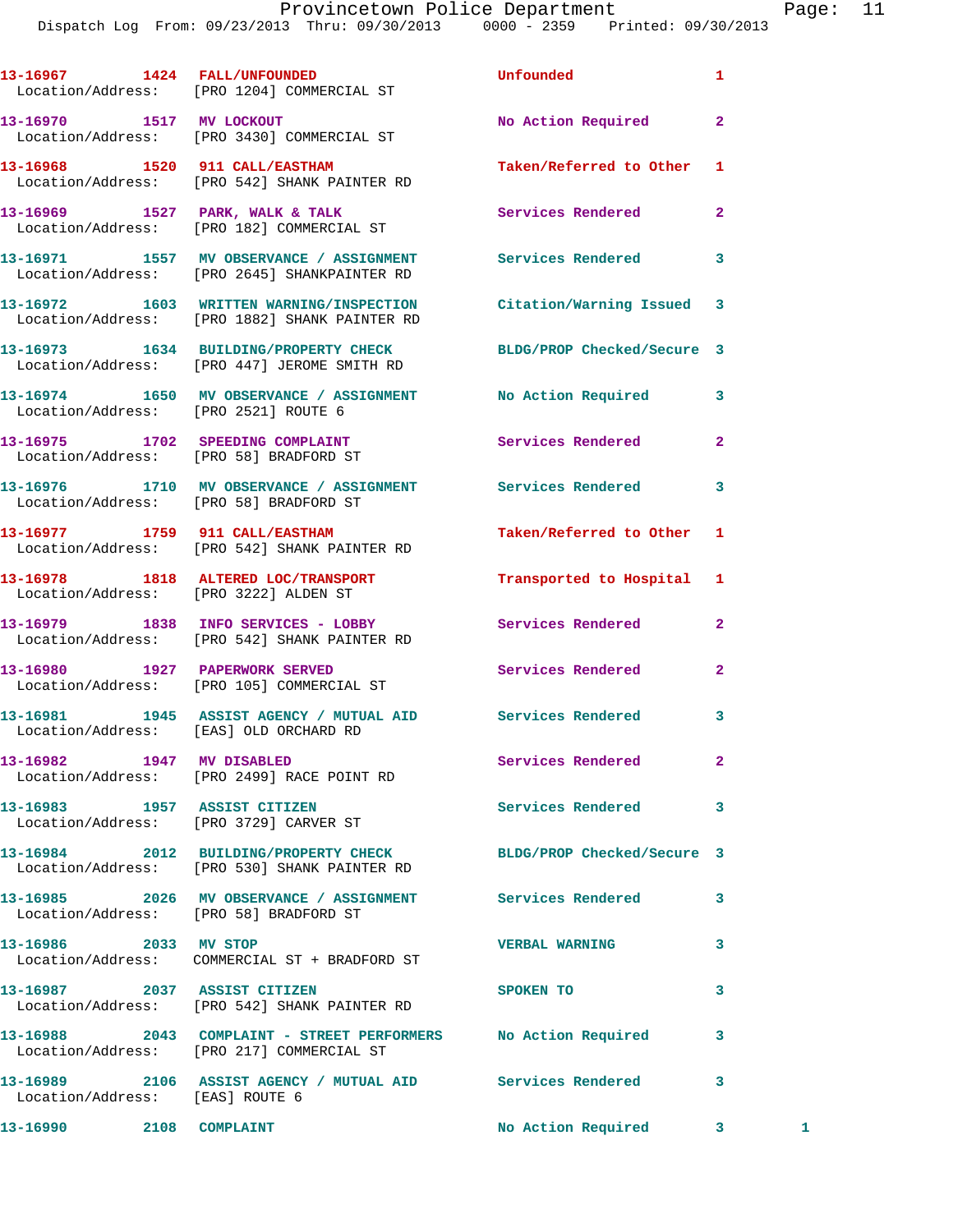|                                                     | Dispatch Log From: 09/23/2013 Thru: 09/30/2013 0000 - 2359 Printed: 09/30/2013                                 | Provincetown Police Department |              | Page: 12 |  |
|-----------------------------------------------------|----------------------------------------------------------------------------------------------------------------|--------------------------------|--------------|----------|--|
|                                                     | Location/Address: [PRO 3793] COMMERCIAL ST                                                                     |                                |              |          |  |
|                                                     | 13-16991 2122 ALARM - FIRE<br>Location/Address: [PRO 371] COMMERCIAL ST                                        | Unfounded                      | 1            |          |  |
|                                                     | 13-16992 2141 MV STOP<br>Location/Address: [PRO 3004] BRADFORD ST                                              | VERBAL WARNING 3               |              |          |  |
|                                                     | 13-16993 2151 BUILDING/PROPERTY CHECK BLDG/PROP Checked/Secure 3<br>Location/Address: [PRO 175] COMMERCIAL ST  |                                |              |          |  |
|                                                     | 13-16994 2213 BUILDING/PROPERTY CHECK BLDG/PROP Checked/Secure 3<br>Location/Address: [PRO 2483] COMMERCIAL ST |                                |              |          |  |
| For Date: $09/28/2013$ - Saturday                   |                                                                                                                |                                |              |          |  |
|                                                     | 13-16997 0008 ASSIST CITIZEN<br>Location/Address: [PRO 165] COMMERCIAL ST                                      | Services Rendered 3            |              |          |  |
|                                                     | 13-16998 0117 BUILDING/PROPERTY CHECK BLDG/PROP Checked/Secure 3<br>Location/Address: [PRO 2543] MACMILLAN     |                                |              |          |  |
|                                                     | 13-16999 0124 MV OBSERVANCE / ASSIGNMENT Services Rendered 3<br>Location/Address: [PRO 2577] BRADFORD ST       |                                |              |          |  |
| 13-17000 0128 MV STOP<br>Refer To $P/C$ : 13-233-AR | Location/Address: BRADFORD ST + ANTHONY ST                                                                     | Arrest(s) Made 3               |              |          |  |
|                                                     | 13-17001 0214 LOBBY TRAFFIC<br>Location/Address: [PRO 542] SHANK PAINTER RD                                    | Services Rendered 2            |              | 18       |  |
| Location/Address: [EAS] BAYBERRY LN                 | 13-17002 0443 ASSIST AGENCY / MUTUAL AID Services Rendered 3                                                   |                                |              |          |  |
| 13-17003 0857 ANIMAL                                | Location/Address: [PRO 447] JEROME SMITH RD                                                                    | Services Rendered 2            |              |          |  |
| Location/Address: [PRO 3222] ALDEN ST               | 13-17004 0908 PARK, WALK & TALK NO Action Required                                                             |                                | $\mathbf{2}$ |          |  |
|                                                     | 13-17005 0919 BUILDING/PROPERTY CHECK<br>Location/Address: [PRO 2898] JEROME SMITH RD                          | BLDG/PROP Checked/Secure 3     |              |          |  |
|                                                     | 13-17007 0935 PARKING COMPLAINT / GENERAL No Action Required 3<br>Location: PROVINCETOWN PARKING DEPT          |                                |              |          |  |
|                                                     | 13-17006 0936 MV OBSERVANCE / ASSIGNMENT<br>Location/Address: RYDER ST + BRADFORD ST                           | No Action Required 3           |              |          |  |
| 13-17008 0955 ANIMAL CALL                           | Location: [PRO 3431] LOPES SQUARE                                                                              | Services Rendered 2            |              |          |  |
|                                                     | 13-17009 1000 ASSIST CITIZEN<br>Location/Address: [PRO 3632] COMMERCIAL ST                                     | Services Rendered 3            |              |          |  |
|                                                     | 13-17010 1023 BUILDING/PROPERTY CHECK BLDG/PROP Checked/Secure 3<br>Location/Address: [PRO 3317] CEMETERY RD   |                                |              |          |  |
|                                                     | 13-17011 1023 BUILDING/PROPERTY CHECK BLDG/PROP Checked/Secure 3<br>Location/Address: [PRO 3318] CEMETERY RD   |                                |              |          |  |
|                                                     | 13-17012 1045 MEDICAL EMERGENCY<br>Location/Address: [PRO 1204] COMMERCIAL ST                                  | Transported to Hospital 1      |              |          |  |
|                                                     | 13-17013 1049 PARK, WALK & TALK<br>Location/Address: [PRO 3296] SHANK PAINTER RD                               | No Action Required 2           |              |          |  |
| 13-17014 1057 ANIMAL CALL                           | Location/Address: [PRO 526] RYDER ST EXT                                                                       | Services Rendered 2            |              |          |  |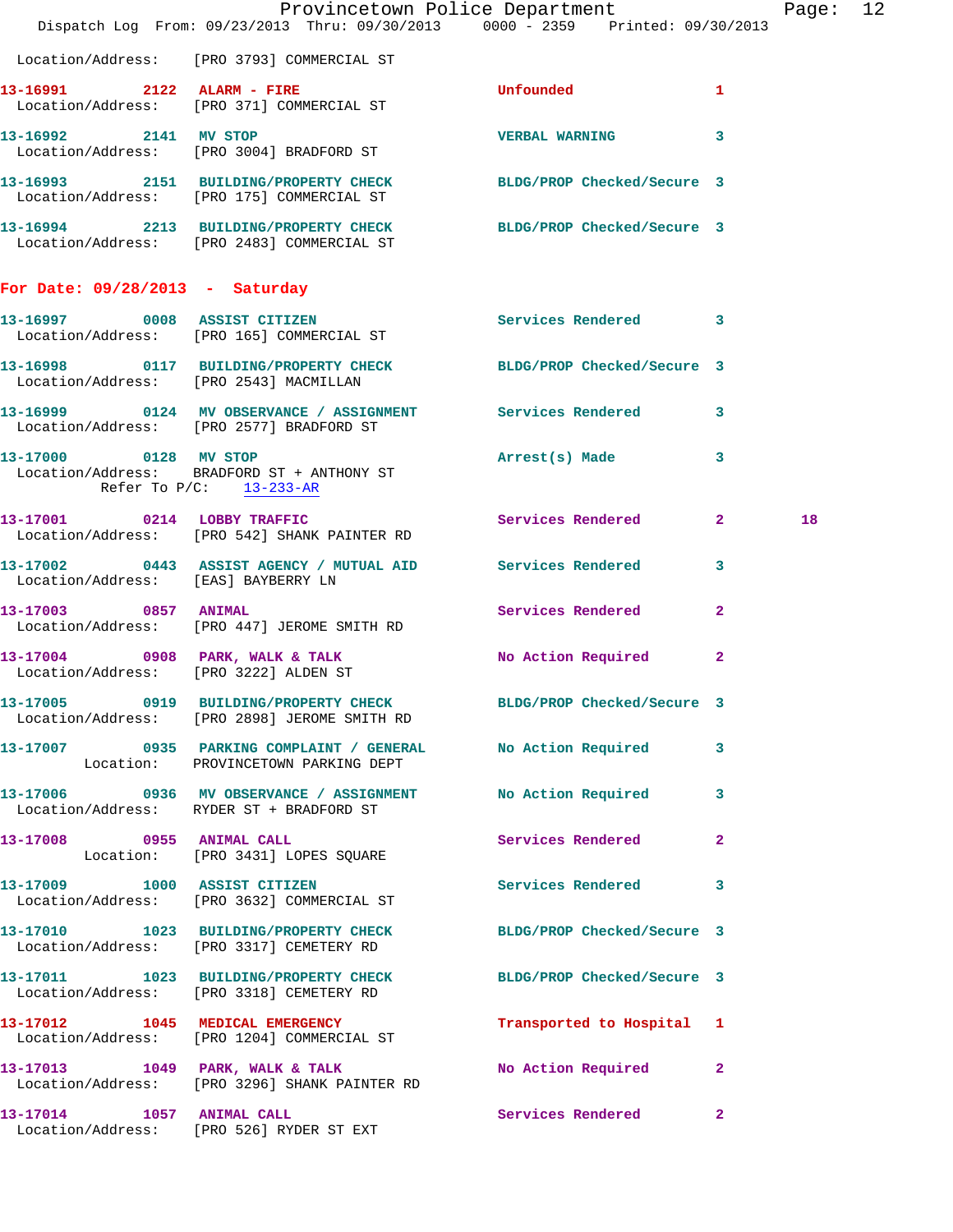| 13-17016 1153 MV DISABLED<br>Location/Address: ROUTE 6               |                                                                                                      | Services Rendered 2       |                         |
|----------------------------------------------------------------------|------------------------------------------------------------------------------------------------------|---------------------------|-------------------------|
|                                                                      | 13-17017 1156 PARK, WALK & TALK<br>Location/Address: [PRO 447] JEROME SMITH RD                       | No Action Required        | $\overline{2}$          |
| 13-17018 1213 STAFF AT PHS                                           |                                                                                                      | <b>Services Rendered</b>  | 3                       |
| 13-17019 1227 MV STOP<br>Location/Address: SNAIL RD                  |                                                                                                      | <b>VERBAL WARNING</b>     | 3                       |
| 13-17020 1229 TRAFFIC CONTROL<br>Location/Address: ROUTE 6           |                                                                                                      | Services Rendered         | 3                       |
|                                                                      | 13-17021 1233 PARK, WALK & TALK<br>Location/Address: [PRO 447] JEROME SMITH RD                       | No Action Required        | $\mathbf{2}$            |
|                                                                      | 13-17022 1259 ASSIST CITIZEN<br>Location/Address: [PRO 3004] BRADFORD ST                             | Services Rendered         | 3                       |
| 13-17023 1317 FOLLOW UP                                              | Location/Address: [PRO 526] RYDER ST EXT                                                             | No Action Required        | $\overline{a}$          |
|                                                                      | 13-17024 1324 PARK, WALK & TALK<br>Location/Address: [PRO 2543] MACMILLAN WHARF                      | No Action Required        | $\mathbf{2}$            |
| 13-17025 1328 THREATS                                                | Location/Address: [PRO 3612] COMMERCIAL ST                                                           | SPOKEN TO                 | $\overline{a}$          |
| Location/Address: [PRO 2539] RYDER ST                                | 13-17026 1340 LOST LIC, CREDIT & DEBIT CARD Services Rendered 3                                      |                           |                         |
| 13-17027 1345 MEDICAL EMERGENCY<br>Location/Address: COMMERCIAL ST   |                                                                                                      | Transported to Hospital 1 |                         |
| 13-17028 1347 ANIMAL CALL<br>Location/Address: HOWLAND ST            |                                                                                                      | <b>GONE ON ARRIVAL</b>    | $\overline{2}$          |
| Location/Address: BROWNE ST                                          | 13-17029 1413 FOUND TD BANKNORTH BAG No Action Required                                              |                           | 3                       |
| 13-17030 1456 ANIMAL CALL                                            | Location/Address: [PRO 3277] SANDY HILL LN                                                           | No Action Required 2      |                         |
| 13-17031                                                             | 1529 FLIGHT COVERAGE<br>Location/Address: [PRO 516] RACE POINT RD                                    | Services Rendered         | 2                       |
| 13-17032 1559 MV COMPLAINT<br>Location: CENTER OF TOWN               |                                                                                                      | No Action Required        | $\mathbf{2}$            |
| 13-17033 1609 MV COMPLAINT<br>Location/Address: ROUTE 6              |                                                                                                      | Citation/Warning Issued 2 |                         |
|                                                                      | 13-17034 1651 MV OBSERVANCE / ASSIGNMENT Services Rendered<br>Location/Address: [PRO 58] BRADFORD ST |                           | 3                       |
| 13-17035 1704 MV STOP                                                | Location/Address: [PRO 60] BRADFORD ST                                                               | <b>VERBAL WARNING</b>     | 3                       |
| Location: ROUTE 6 I/B                                                | 13-17036 1710 MV OBSERVANCE / ASSIGNMENT No Action Required                                          |                           | 3                       |
| 13-17037 1719 MV STOP                                                | Location/Address: [PRO 2818] CONWELL ST                                                              | <b>VERBAL WARNING</b>     | 3                       |
| 13-17038 1721 U/A-COMPLAINT<br>Location/Address: [PRO 1369] COURT ST | Refer To Arrest: 13-234-AR                                                                           | Arrest(s) Made            | 3                       |
|                                                                      | 13-17039 1728 LOST GRAY VERIZON FLIP PHONE Services Rendered                                         |                           | $\overline{\mathbf{3}}$ |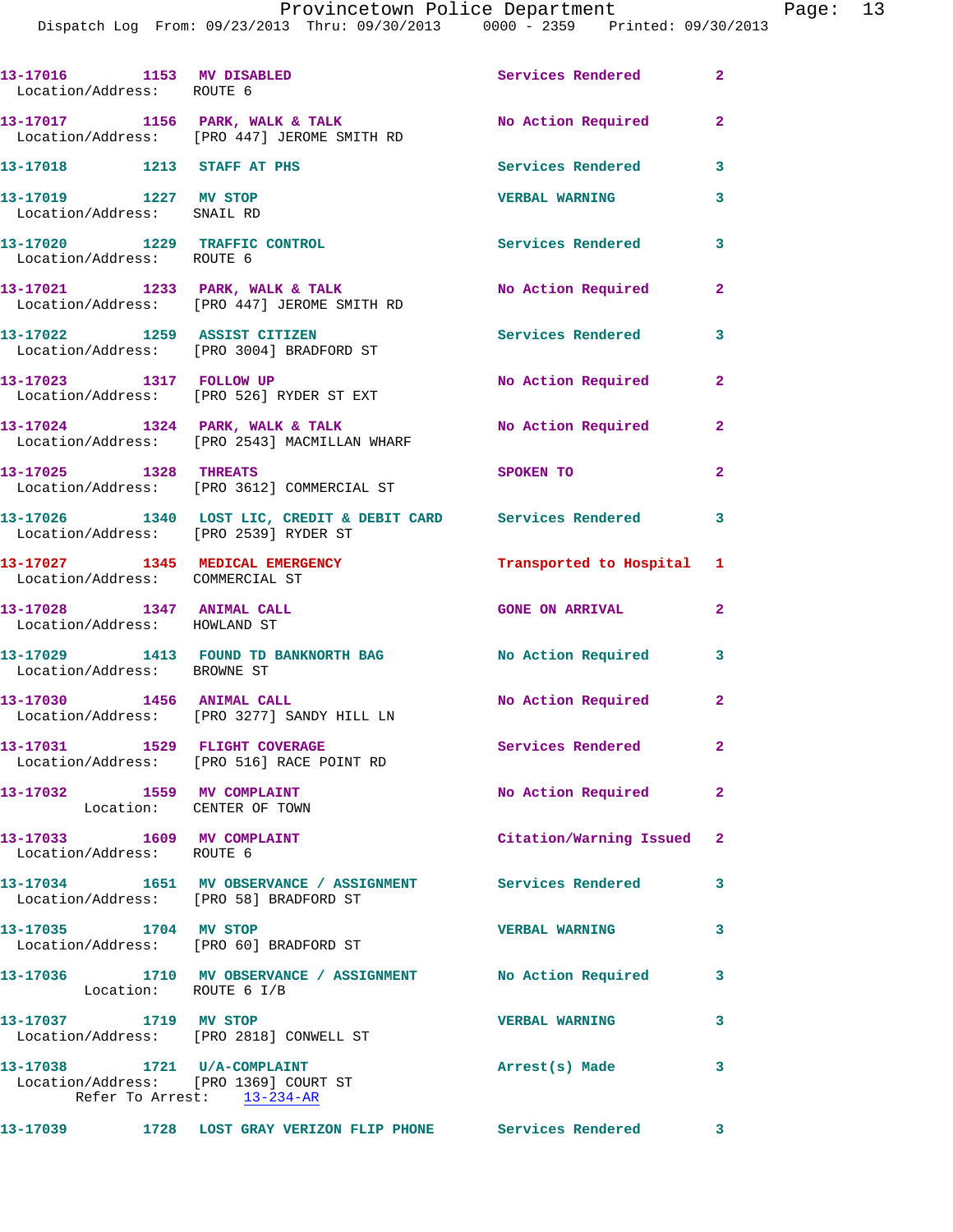|                                                                                             | Provincetown Police Department Page: 14<br>Dispatch Log From: 09/23/2013 Thru: 09/30/2013 0000 - 2359 Printed: 09/30/2013 |                          |              |   |  |
|---------------------------------------------------------------------------------------------|---------------------------------------------------------------------------------------------------------------------------|--------------------------|--------------|---|--|
|                                                                                             | Location/Address: [PRO 542] SHANK PAINTER RD                                                                              |                          |              |   |  |
|                                                                                             | 13-17040 1743 COMPLAINT STOLEN PROPERTY SPOKEN TO<br>Location: [TRU] TRURO MOTOR INN                                      |                          | 3            |   |  |
|                                                                                             | 13-17041 1819 LOST GRAY FLIP PHONE Services Rendered<br>Location/Address: [PRO 208] COMMERCIAL ST                         |                          | 3            |   |  |
| Location/Address: NELSON AVE                                                                | 13-17042 1836 MEDICAL EMERGENCY 1 PATIENT REFUSAL 1                                                                       |                          |              |   |  |
|                                                                                             | 13-17043 1851 MV VS ANIMAL 1888 Services Rendered 1<br>Location/Address: [PRO 2513] ROUTE 6                               |                          |              |   |  |
| 13-17044 1908 COMPLAINT                                                                     | Location/Address: [PRO 2518] ROUTE 6                                                                                      | Services Rendered 3      |              |   |  |
|                                                                                             | Location/Address: [PRO 537] SHANK PAINTER RD                                                                              |                          | 3            |   |  |
|                                                                                             | 13-17048 2122 BUILDING/PROPERTY CHECK BLDG/PROP Checked/Secure 3<br>Location/Address: [PRO 3259] MACMILLAN                |                          |              |   |  |
|                                                                                             | 13-17049 2131 DISTURBANCE<br>Location/Address: [PRO 1521] COURT ST                                                        | Services Rendered 1      |              |   |  |
|                                                                                             | 13-17050 2145 MV STOP<br>Location/Address: STANDISH ST + BRADFORD ST                                                      | <b>VERBAL WARNING</b>    | 3            |   |  |
|                                                                                             | 13-17051 2216 MV STOP<br>Location/Address: [PRO 3004] BRADFORD ST                                                         | <b>VERBAL WARNING</b>    | 3            |   |  |
| Location/Address: MILLER HILL RD                                                            | 13-17052 2312 NOISE COMPLAINT                                                                                             | SPOKEN TO                | 3            |   |  |
| Location/Address: MILLER HILL RD                                                            | 13-17053 2336 NOISE COMPLAINT                                                                                             | Services Rendered        | 3            |   |  |
|                                                                                             | 13-17054 2341 MEDICAL EMERGENCY Transported to Hospital 1<br>Location/Address: [PRO 357] COMMERCIAL ST                    |                          |              |   |  |
| For Date: 09/29/2013 - Sunday                                                               |                                                                                                                           |                          |              |   |  |
|                                                                                             | 13-17055 0006 BUILDING/PROPERTY CHECK BLDG/PROP Checked/Secure 3<br>Location/Address: [PRO 2494] BRADFORD ST              |                          |              |   |  |
|                                                                                             | 13-17056 0033 NOISE COMPLAINT<br>Location/Address: [PRO 3443] COMMERCIAL ST                                               | <b>Services Rendered</b> | 3            |   |  |
| Location/Address: BRADFORD ST                                                               | 13-17057 0042 MV OBSERVANCE / ASSIGNMENT Services Rendered                                                                |                          | 3            |   |  |
| 13-17058 0054 MV STOP<br>Location/Address: [PRO 2479] ROUTE 6<br>Refer To Arrest: 13-236-AR |                                                                                                                           | Services Rendered        | 3            |   |  |
|                                                                                             | 13-17059 0100 MV STOP<br>Location/Address: BRADFORD ST + CONANT ST                                                        | <b>VERBAL WARNING</b>    | 3            |   |  |
| 13-17060 0111 NOISE COMPLAINT<br>Location/Address: MILLER HILL RD                           |                                                                                                                           | SPOKEN TO                | 3            |   |  |
|                                                                                             | 13-17061 0123 DISTURBANCE<br>Location/Address: [PRO 105] COMMERCIAL ST                                                    | <b>GONE ON ARRIVAL</b>   | 1            |   |  |
|                                                                                             | 13-17062 0147 MV COMPLAINT<br>Location/Address: [PRO 2543] MACMILLAN WHARF                                                | <b>GONE ON ARRIVAL</b>   | $\mathbf{2}$ |   |  |
|                                                                                             | 13-17063 0200 LOBBY TRAFFIC<br>Location/Address: [PRO 542] SHANK PAINTER RD                                               | Services Rendered 2      |              | 1 |  |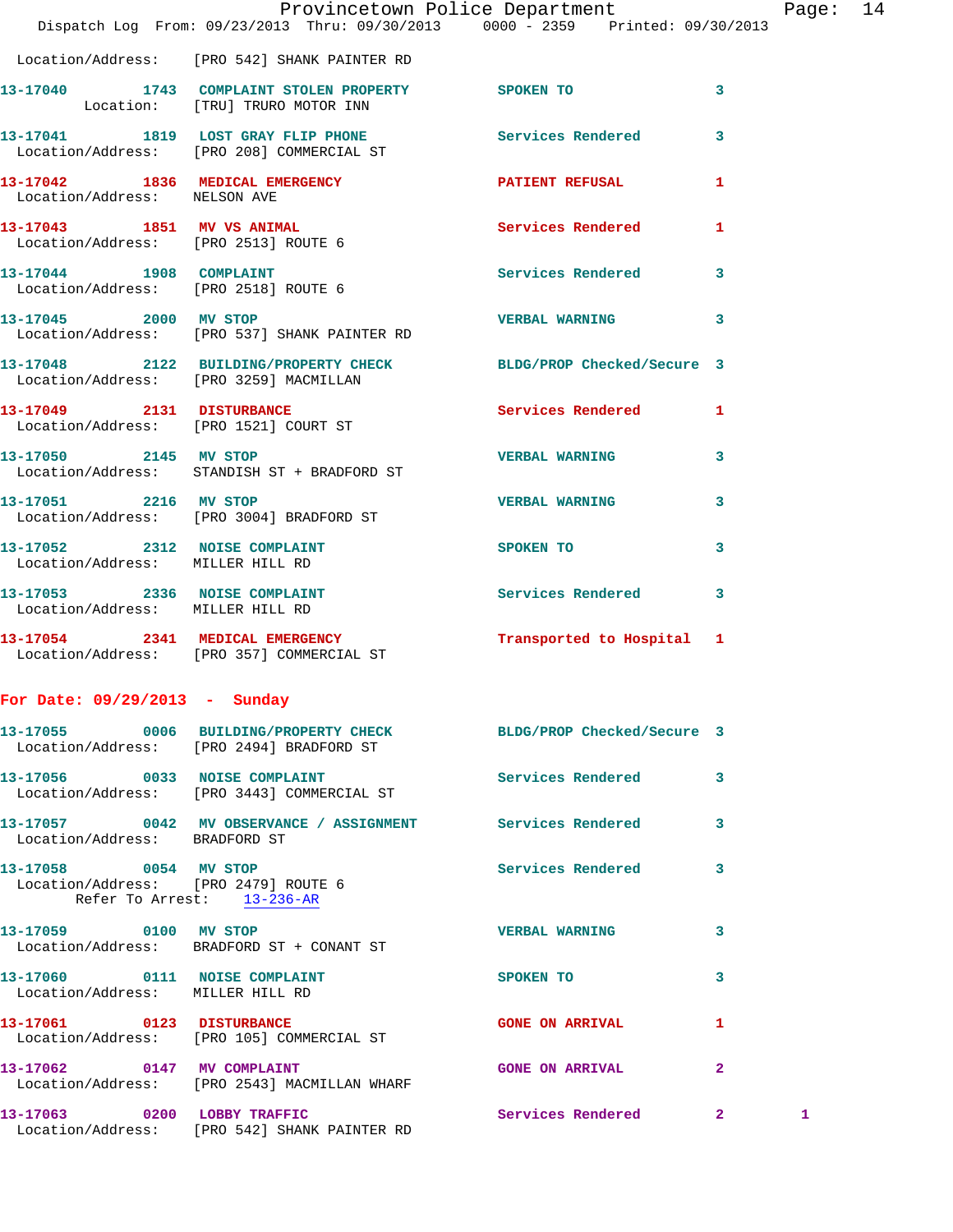| 13-17064 0216 MV STOP                                             | Location/Address: [PRO 3296] SHANK PAINTER RD                                                           | <b>VERBAL WARNING</b>      | $\mathbf{3}$   |
|-------------------------------------------------------------------|---------------------------------------------------------------------------------------------------------|----------------------------|----------------|
| 13-17065 0222 MV COMPLAINT                                        | Location/Address: [PRO 526] RYDER ST EXT                                                                | Services Rendered 2        |                |
|                                                                   | 13-17066 0232 BUILDING/PROPERTY CHECK<br>Location/Address: [PRO 3259] MACMILLAN WHARF                   | BLDG/PROP Checked/Secure 3 |                |
| 13-17067 0442 ASSIST CITIZEN                                      | Location/Address: [PRO 146] COMMERCIAL ST                                                               | SPOKEN TO                  | 3              |
|                                                                   | 13-17068 0451 BUILDING/PROPERTY CHECK<br>Location/Address: [PRO 444] HIGH POLE HILL                     | BLDG/PROP Checked/Secure 3 |                |
|                                                                   | 13-17069 0630 BUILDING/PROPERTY CHECK<br>Location/Address: [PRO 519] RACE POINT RD                      | BLDG/PROP Checked/Secure 3 |                |
|                                                                   | 13-17070 0647 POS 1- ALL SET<br>Location/Address: [PRO 542] SHANK PAINTER RD                            | No Action Required 1       |                |
|                                                                   | 13-17071 0803 BUILDING/PROPERTY CHECK<br>Location/Address: [PRO 530] SHANKPAINTER RD                    | BLDG/PROP Checked/Secure 3 |                |
|                                                                   | 13-17072 0804 MV DISABLED-LOCKOUT<br>Location/Address: [PRO 2559] COMMERCIAL ST                         | Services Rendered          | $\mathbf{2}$   |
| 13-17073 0808 LOST SET OF KEYS                                    | Location/Address: [PRO 1597] PLEASANT ST                                                                | Services Rendered          | 3              |
|                                                                   | 13-17074 0811 BUILDING/PROPERTY CHECK<br>Location/Address: [PRO 440] HARRY KEMP WAY                     | BLDG/PROP Checked/Secure 3 |                |
| 13-17075 0833 911 GENERAL<br>Location/Address: [EAS 1] STATE HWY  |                                                                                                         | Services Rendered          | 1              |
|                                                                   | 13-17076 0855 LOST A VOLVO SINGLE KEY Services Rendered<br>Location/Address: [PRO 542] SHANK PAINTER RD |                            | 3              |
| 13-17077 0914 ANIMAL CALL<br>Location/Address: [PRO 571] ALDEN ST |                                                                                                         | No Action Required         | $\mathbf{2}$   |
| 13-17078 1000 ASSIST CITIZEN                                      | Location/Address: [PRO 3632] COMMERCIAL ST                                                              | <b>SPOKEN TO</b>           | 3              |
| 13-17079 1025 PARK, WALK & TALK<br>Location: CENTER ROAM          |                                                                                                         | No Action Required         | $\mathbf{2}^-$ |
| 13-17080 1031 VANDALISM                                           | Location/Address: [PRO 341] COMMERCIAL ST                                                               | Services Rendered          | 3              |
| 13-17081 1126 LOST GRAY IPAD                                      | Location/Address: [PRO 542] SHANK PAINTER RD                                                            | Services Rendered          | 3              |
| 13-17082 1153 THREATS                                             | Location/Address: [PRO 196] COMMERCIAL ST                                                               | SPOKEN TO                  | $\mathbf{2}$   |
| 13-17084 1256 FOLLOW UP                                           | Location/Address: [PRO 196] COMMERCIAL ST                                                               | SPOKEN TO                  | $\mathbf{2}$   |
|                                                                   | 13-17085 1313 MEDICAL EMERGENCY<br>Location/Address: [PRO 3227] OLD ANN PAGE WAY                        | Transported to Hospital 1  |                |
| Location/Address: [TRU] LAMBROU LN                                | 13-17087 1336 ASSIST AGENCY / MUTUAL AID Services Rendered                                              |                            | 3              |
| 13-17088 1344 P.W.T./PARADE                                       | Location/Address: [PRO 1989] COMMERCIAL ST                                                              | Services Rendered 2        |                |
| 13-17089 1411 MEDICAL EMERGENCY                                   |                                                                                                         | Transported to Hospital 1  |                |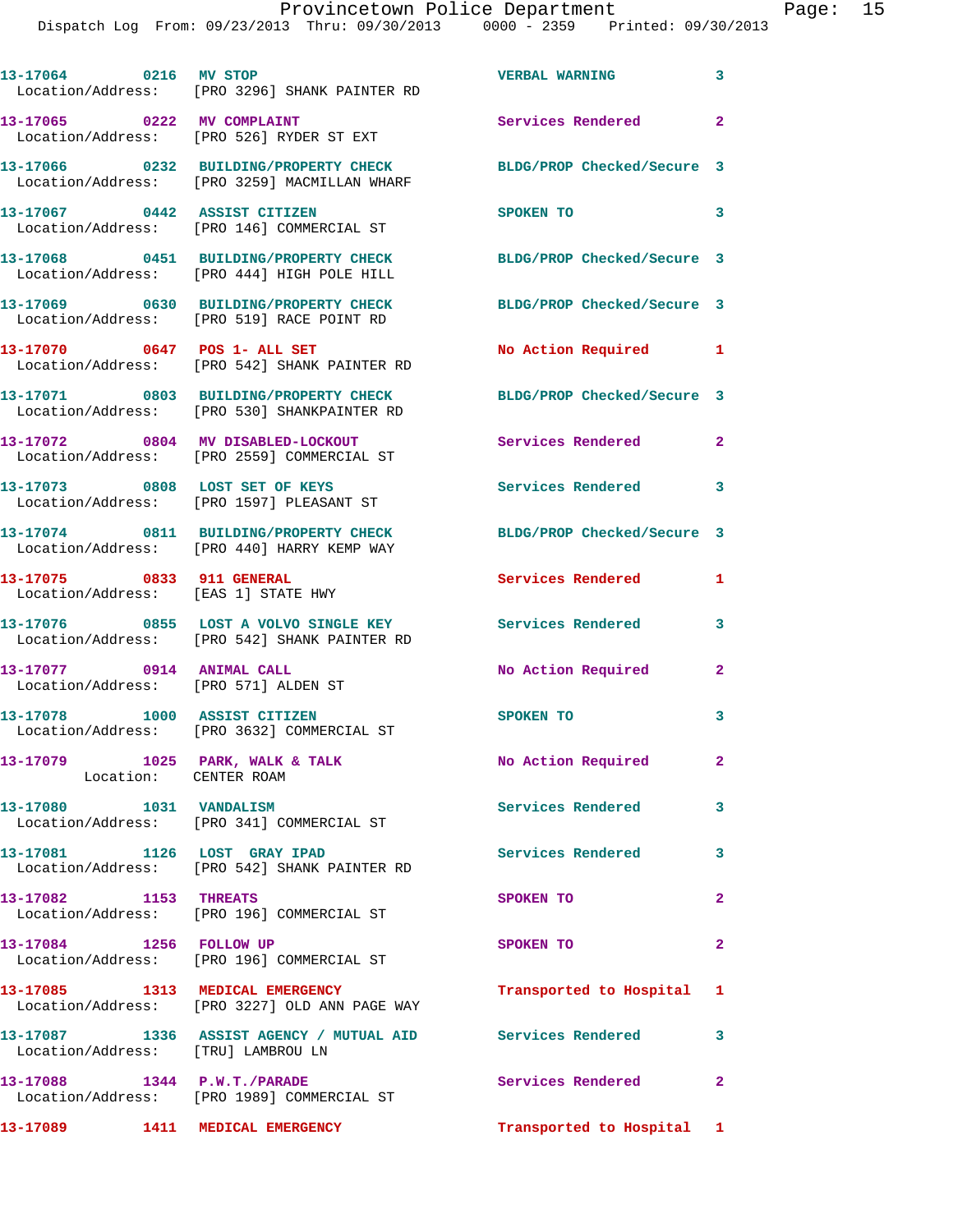|                                       | Dispatch Log From: 09/23/2013 Thru: 09/30/2013 0000 - 2359 Printed: 09/30/2013                                    | Provincetown Police Department |                | Page: 16 |  |
|---------------------------------------|-------------------------------------------------------------------------------------------------------------------|--------------------------------|----------------|----------|--|
| Location/Address: [PRO 2539] RYDER ST |                                                                                                                   |                                |                |          |  |
|                                       | 13-17090 1423 DISTURBANCE<br>Location/Address: [PRO 3076] COMMERCIAL ST                                           | SPOKEN TO                      | $\blacksquare$ |          |  |
| Location/Address: BRADFORD ST         | 13-17091 1510 MEDICAL EMERGENCY 1 Transported to Hospital 1                                                       |                                |                |          |  |
|                                       | 13-17094 1606 GENERAL INFO BOLO GBC 131 No Action Required 3                                                      |                                |                |          |  |
|                                       | 13-17095 1624 PARK, WALK & TALK 1988 Services Rendered<br>Location/Address: [PRO 2759] COMMERCIAL ST              |                                | $\mathbf{2}$   |          |  |
|                                       | 13-17096 1626 TTY TEST CALL POS 1; SUCCFUL No Action Required 1<br>Location/Address: [PRO 542] SHANK PAINTER RD   |                                |                |          |  |
|                                       | 13-17097 1646 PARK, WALK & TALK 1999 Services Rendered<br>Location/Address: [PRO 105] COMMERCIAL ST               |                                | $\mathbf{2}$   |          |  |
|                                       | 13-17098 1700 STAFF AT PHS<br>Location/Address: [PRO 569] WINSLOW ST                                              | Services Rendered 3            |                |          |  |
|                                       | 13-17099 1723 MV OBSERVANCE / ASSIGNMENT No Action Required 3<br>Location/Address: COURT ST + WATSONS CT          |                                |                |          |  |
|                                       | 13-17100 1744 BUILDING/PROPERTY CHECK BLDG/PROP Checked/Secure 3<br>Location/Address: [PRO 2206] COMMERCIAL ST    |                                |                |          |  |
|                                       | 13-17101 1804 MV OBSERVANCE / ASSIGNMENT Services Rendered 3<br>Location/Address: TELEGRAPH HILL RD + BRADFORD ST |                                |                |          |  |
| Location/Address: [PRO 903] COURT ST  | 13-17102 1816 MV OBSERVANCE / ASSIGNMENT Services Rendered                                                        |                                | 3              |          |  |
|                                       | 13-17104 1825 HARASSMENT<br>Location/Address: [PRO 3670] SHANK PAINTER RD                                         | SPOKEN TO                      | $\mathbf{2}$   |          |  |
|                                       | 13-17103 1826 BUILDING/PROPERTY CHECK BLDG/PROP Checked/Secure 3<br>Location/Address: [PRO 1778] SHANKPAINTER RD  |                                |                |          |  |
|                                       | 13-17105 1853 FOUND AMERICAN EXPRESS CARD No Action Required 3<br>Location/Address: [PRO 542] SHANK PAINTER RD    |                                |                |          |  |
|                                       | 13-17106 1950 BUILDING/PROPERTY CHECK BLDG/PROP Checked/Secure 3<br>Location/Address: [PRO 175] COMMERCIAL ST     |                                |                |          |  |
|                                       | 13-17107 2010 BUILDING/PROPERTY CHECK<br>Location/Address: [PRO 306] COMMERCIAL ST                                | BLDG/PROP Checked/Secure 3     |                |          |  |
| Location/Address: [PRO 564] BAYBERRY  | 13-17108 2013 BUILDING/PROPERTY CHECK Services Rendered 3                                                         |                                |                |          |  |
|                                       | 13-17109 2028 BUILDING/PROPERTY CHECK<br>Location/Address: [PRO 440] HARRY KEMP WAY                               | BLDG/PROP Checked/Secure 3     |                |          |  |
|                                       | 13-17110 2057 MV OBSERVANCE / ASSIGNMENT<br>Location/Address: [PRO 3296] SHANKPAINTER RD                          | No Action Required             | 3              |          |  |
|                                       | 13-17111  2121 MV OBSERVANCE / ASSIGNMENT  No Action Required<br>Location/Address: [PRO 94] BRADFORD ST           |                                | 3              |          |  |
|                                       | 13-17112 2137 PARK, WALK & TALK<br>Location/Address: [PRO 2222] COMMERCIAL ST                                     | Services Rendered              | 2              |          |  |
|                                       | 13-17113 2140 BAR CHECK<br>Location/Address: [PRO 399] COMMERCIAL ST                                              | Services Rendered              | $\mathbf{2}$   |          |  |
| 13-17114 2220 DISPUTE                 | Location/Address: [PRO 2237] PEARL ST                                                                             | Services Rendered              | 1              |          |  |
| 13-17115 2221 BAR CHECK               |                                                                                                                   | Services Rendered              | $\mathbf{2}$   |          |  |